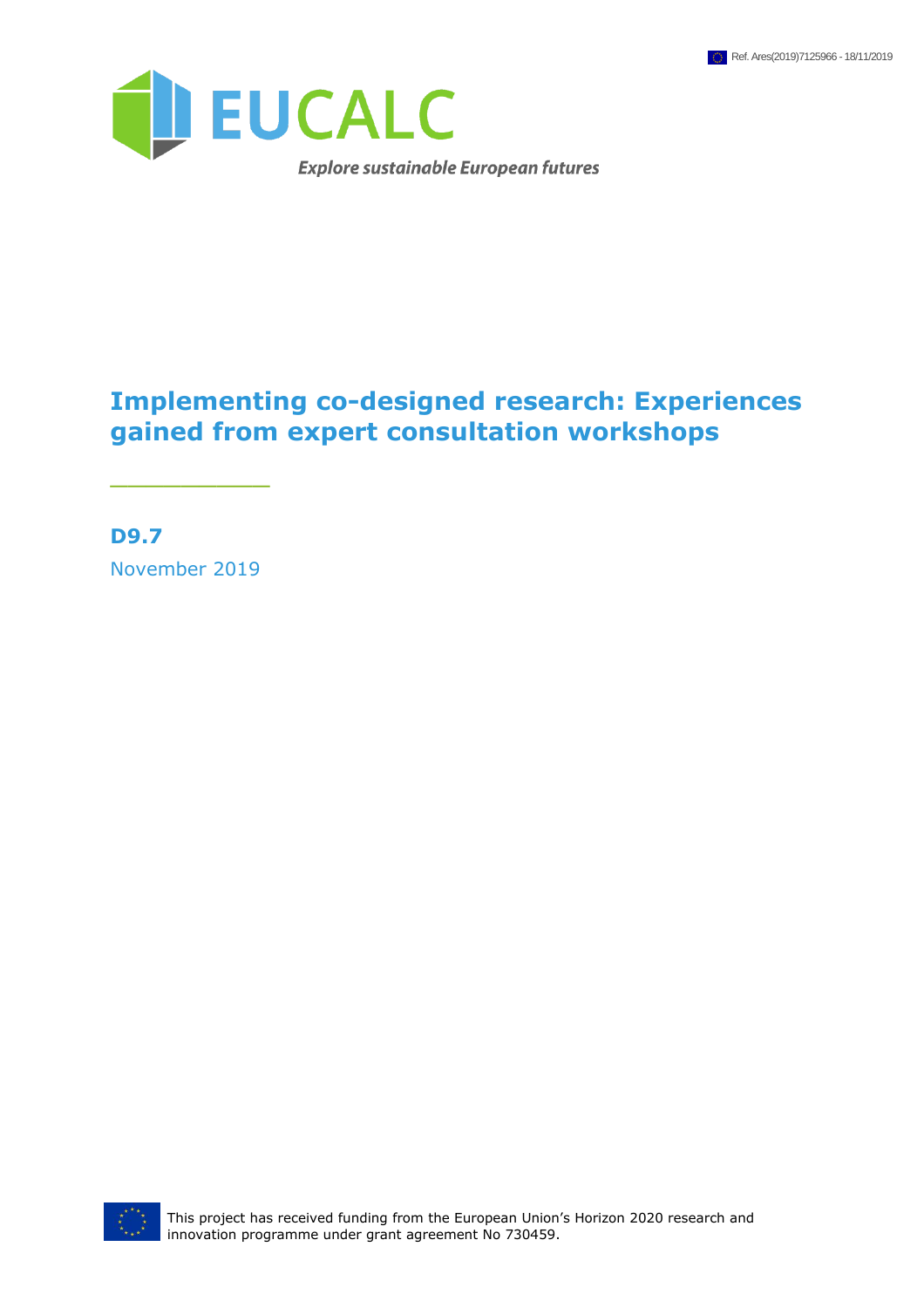

| <b>Project Acronym and</b><br><b>Name</b> | EU Calculator: trade-offs and pathways towards sustainable<br>and Iow-carbon European Societies - EUCalc |  |
|-------------------------------------------|----------------------------------------------------------------------------------------------------------|--|
| <b>Grant Agreement</b><br><b>Number</b>   | 730459                                                                                                   |  |
| <b>Document Type</b>                      | Report                                                                                                   |  |
| <b>Work Package</b>                       | 9                                                                                                        |  |
| <b>Document Title</b>                     | Implementing co-designed research: Experiences from expert<br>consultation workshops                     |  |
| <b>Main authors</b>                       | Ana Rankovic, Garret Patrick Kelly                                                                       |  |
| <b>Partner in charge</b>                  | <b>SEECN</b>                                                                                             |  |
| <b>Contributing</b><br>partners           |                                                                                                          |  |
| <b>Release date</b>                       |                                                                                                          |  |
| <b>Distribution</b>                       | Public:<br>All involved authors and co-authors agreed on the publication.                                |  |

#### **Short Description**

*This deliverable compiles "lessons learned" in the EUCalc in terms of engaging with expert stakeholders, so as to better inform future climate policy support and modelling projects. It is related to Task 9.2.*

| <b>Quality check</b>       |             |  |
|----------------------------|-------------|--|
| <b>Name of reviewer</b>    | <b>Date</b> |  |
| <b>KatjaFirus</b>          | 24/10/2019  |  |
| <b>Patricia Osseweijer</b> | 24/10/2019  |  |

#### **Statement of originality:**

This deliverable contains original unpublished work except where clearly indicated otherwise. Acknowledgment of previously published material and of the work of others has been made through appropriate citation, quotation or both.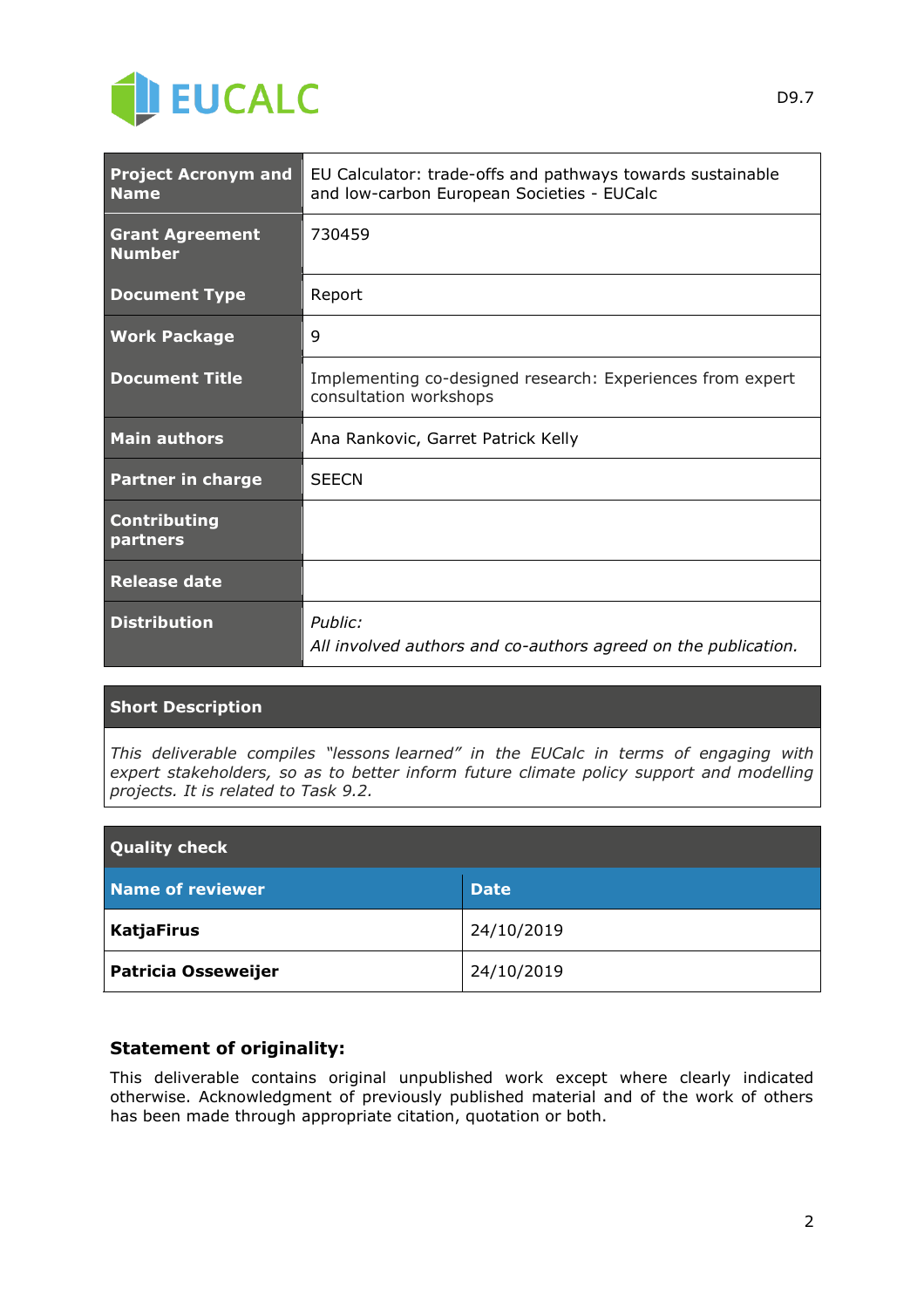# EUCALC

## **Table of Contents**

| 7 Annex - List of deliverables reporting on the outcomes of co-design activities 20 |  |
|-------------------------------------------------------------------------------------|--|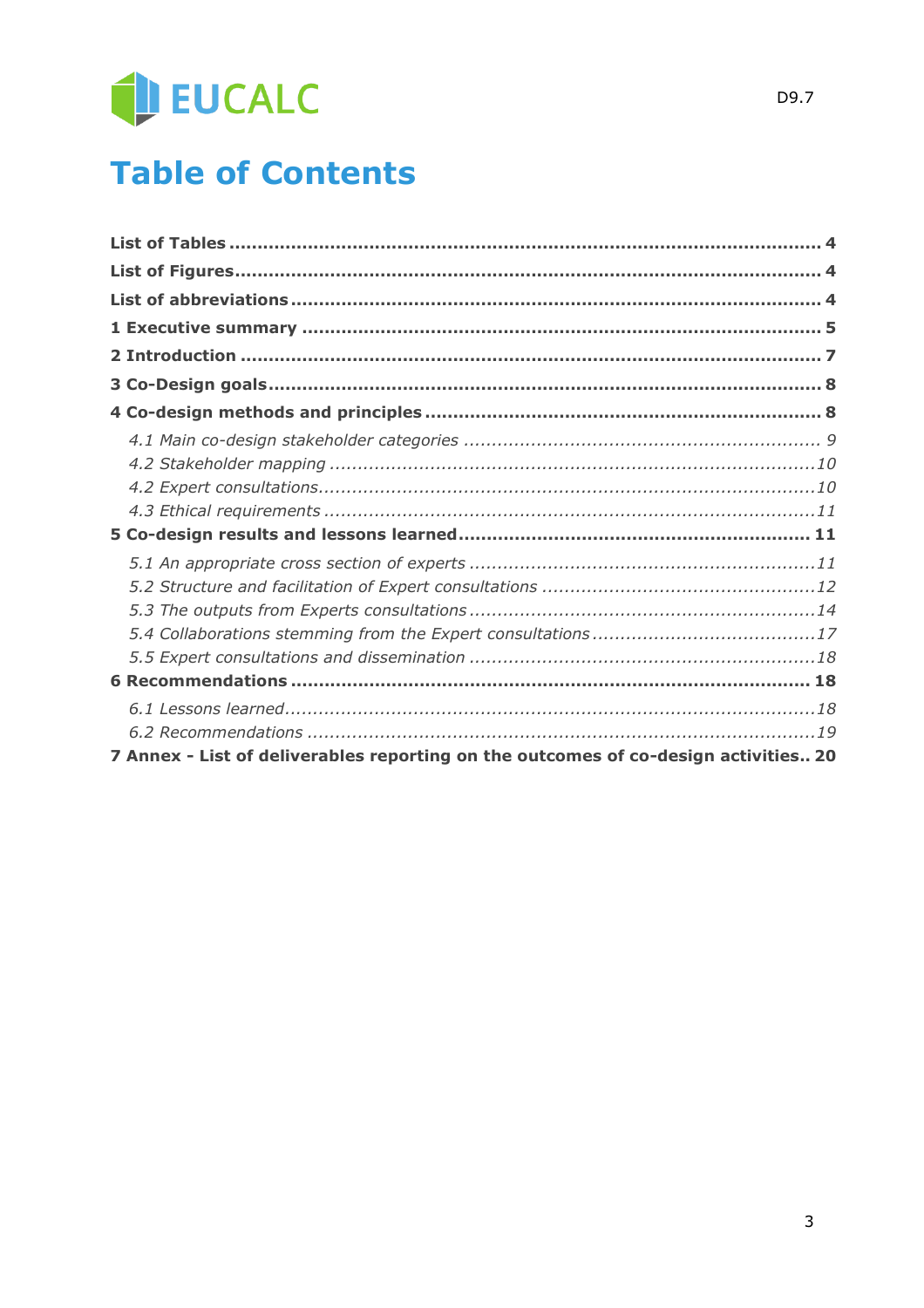

### <span id="page-3-0"></span>**List of Tables**

Table 1: Main co-design stakeholder categories and mechanisms of consultations ............. 9 Table 2: Expert consultation workshops goals and illustrative questions .........................14

### <span id="page-3-1"></span>**List of Figures**

| Figure 1: Type of stakeholders participating in the EUCalc expert consultation workshops |  |
|------------------------------------------------------------------------------------------|--|
|                                                                                          |  |

### <span id="page-3-2"></span>**List of abbreviations**

AB – Advisory Board CSO – civil society organization D – Deliverable DG – Directorate General of the European Commission ENVI - European Parliament's Committee on Environment, Public Health and Food Safety EU – European Union EUSEW – European Sustainable Energy Week GHG – Greenhouse gas ITRE - European Parliament's Committee on Industry, Research and Energy JRC – Joint Research Centre of the European Commission IIASA - International Institute for Applied Systems Analysis TPE – Transition Pathways Explorer WP – Work packages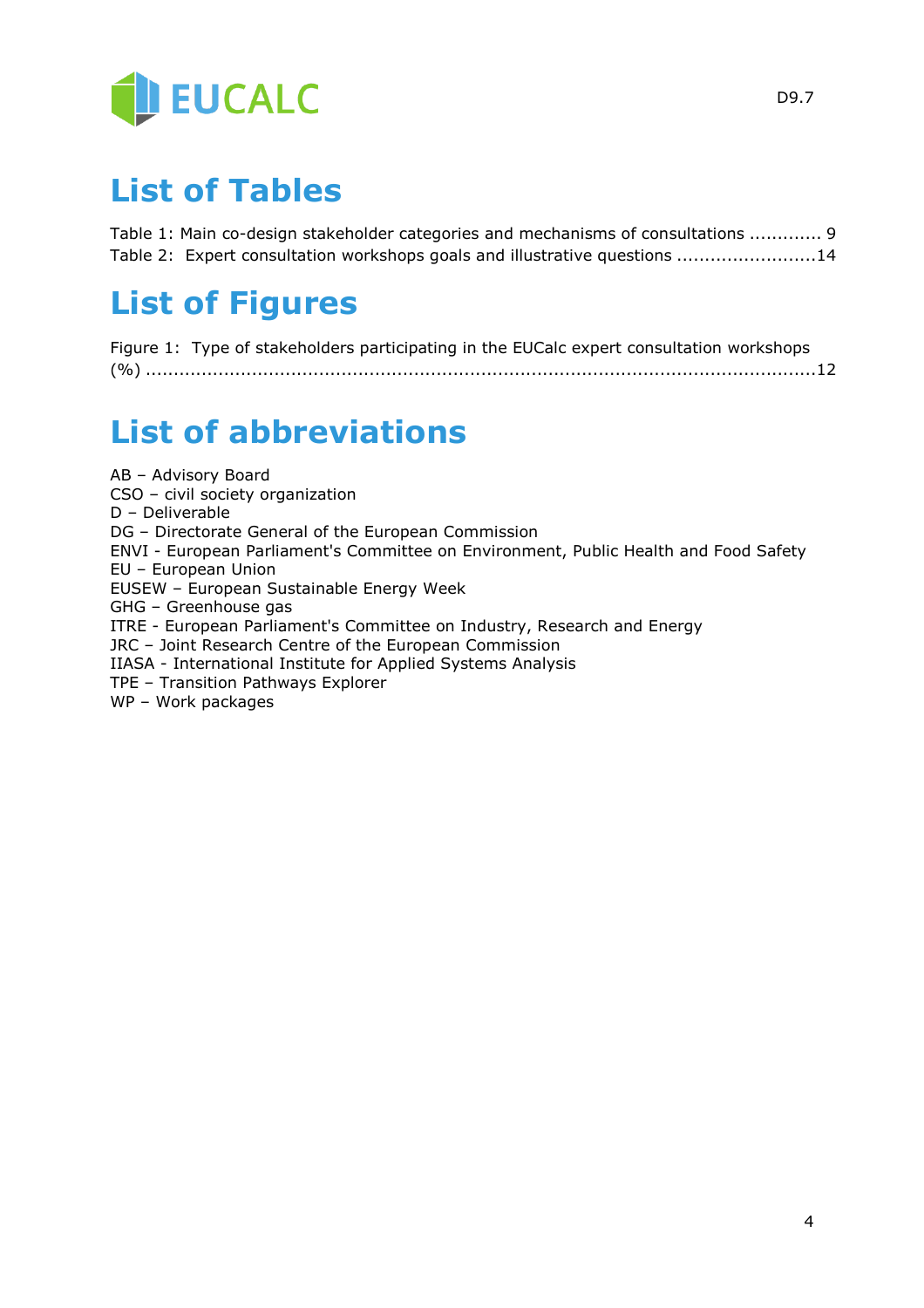

### <span id="page-4-0"></span>**1 Executive summary**

The EUCalc's Description Of Action specifically includes a component (WP9) whose aim is "to coordinate a systematic co-creation process, including expert consultation cycles, and to develop a solid understanding of the requirements of future users of the EUCalc tool".

This report attempts to extract the lessons learned from Implementing co-designed research.

The sources for this report comprise mainly of the EUCalc deliverables - including standard setting work on stakeholder mapping and engagement, workshops reports, meeting minutes, and other documents - that capture the outcomes of multiple co-creation activities described in brief here and in more detail in the main body of the report.

Those deliverables were supplemented by efforts to engage with our sister projects the REINVENT and INNOPATH, business and EU institutions decision makers as well as with the Advisory Board and, last but not least, other Ad Hoc engagements.

These processes had at their core the intention of collecting stakeholders' inputs across all WPs in a way that would contribute to scientific soundness (credibility), relevance (saliency), and also unbiased transparent performance that allows consideration to be given to different views and positions (legitimacy).

Lessons learned presented in this report can be summarised as:

- Systematic approach to stakeholder mapping has helped to broaden thinking about the range and profile of stakeholders and to ensure that all major types of stakeholders are given the opportunity to provide input (especially in the light of very competitive environment for building a stakeholder base due to extensive demands on potential stakeholder's time).
- Systematic methodology with high level of transparency and clarity is critical for the management of inputs from multiple different stakeholders in a consistent and verifiable way.
- Having expert stakeholders in a face to face discussion
	- o reveals much richer information on the levers and assumptions and improves the evidence base,
	- $\circ$  can point to additional research or data sources which become useful to the project (Joint Research Centre of the European Commission (JRC) a case in point),
	- $\circ$  creates new collaborations as a result of demands arising from the process of co-design and stakeholder engagement (International Institute for Applied Systems Analysis (IIASA) a case in point).
- Each stakeholder outreach event also acts as an information opportunity and helps to build a dissemination data base of potential future supporters and promoters.

Recommendations on the basis of lessons learned include:

 Future stakeholder engagement should include a review process to identify gaps and include planned time and budgetary resources for ad hoc follow up outreach to under-represented groups.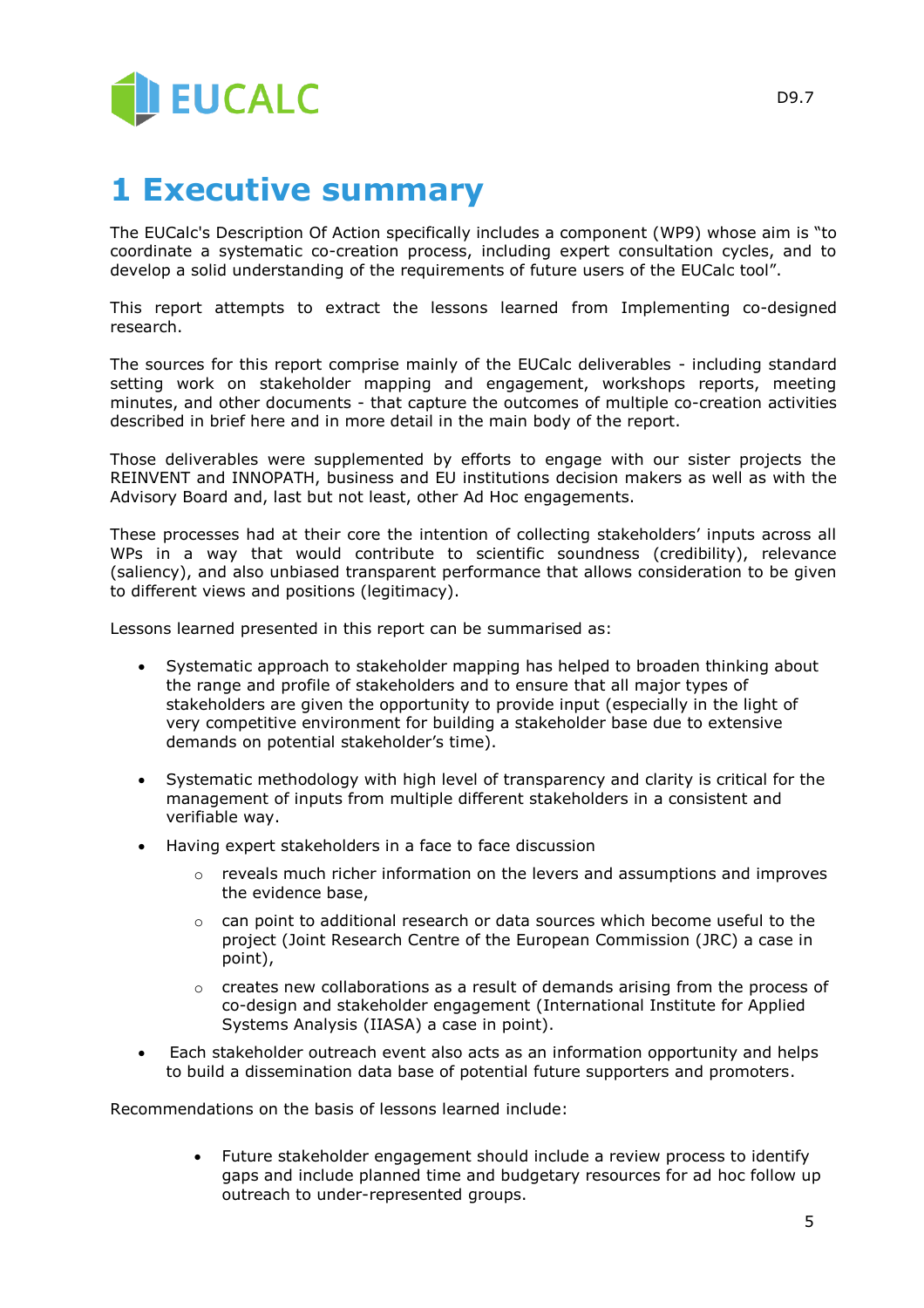

- Ensure that future budgets have a research contingency so that new data which surfaces as part of stakeholder engagement can comfortably be built into the modelling process.
- In a 3-year project with a large number of deliverables, the challenge may be that information and dissemination activities/opportunities may need to occur along a continuum since both opportunities may be present at different milestones in the project for different processes and events (outreach to the EU Parliament a case in point).

Policy recommendations:

 $\overline{a}$ 

- Consider in the next iteration of the project Stakeholder engagement at the National level in all EU member states and Switzerland in order to confirm the accuracy of the minutia of the model at the National level and create buy in for the model at the level which has jurisdictional sovereignty over deciding the pathways to reach EU level Targets and Goals.
- Consider in the programme design next phase proactively promote the EUCalc as a core tool in a set of Europe wide citizens assemblies<sup>1</sup>.

<sup>1</sup><https://www.citizensassembly.ie/en/How-the-State-can-make-Ireland-a-leader-in-tackling-climate-change/>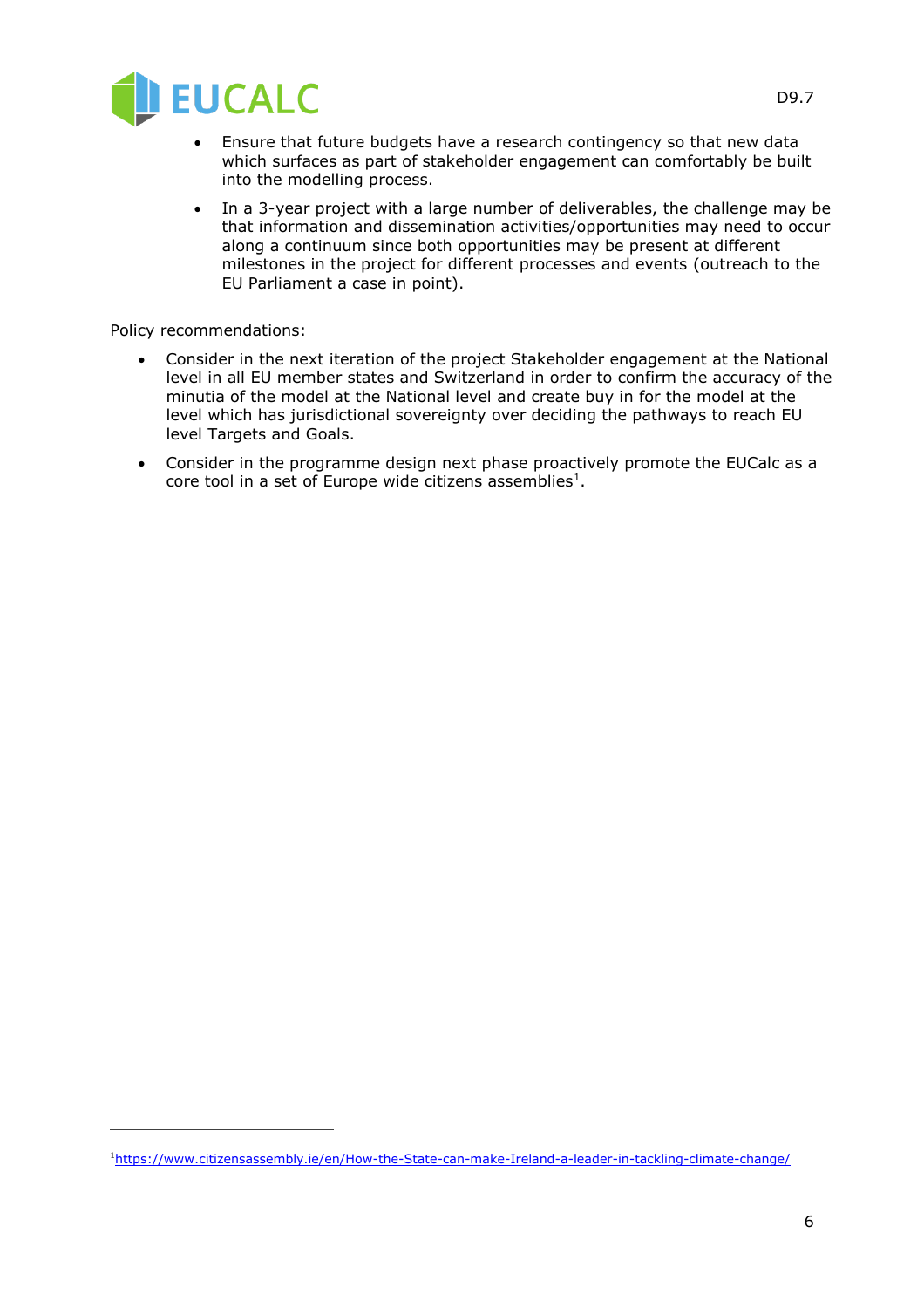

### <span id="page-6-0"></span>**2 Introduction**

The European Calculator is a research project aimed at providing decision makers with a sophisticated, yet accessible and dynamic, modelling solution in quantifying greenhouse gas (GHG) emission trajectories, associated with sectoral energy demands, land use, land use change, social implications of lifestyle and energy technology choices. It takes into account both European and individual Member State levels, including Switzerland.

The original Call for Proposals - for which the EUCalc was designed to respond to requested potential consortia to "*provide a research and innovation framework, which allows the co-design of pathways and scenarios with key economic and societal actors and addresses relevant cross-sectorial perspectives of the decarbonisation of the European economy*."

The EUCalc's Description Of Action specifically includes a component (WP9) whose aim is "*to coordinate a systematic co-creation process, including expert consultation cycles, and to develop a solid understanding of the requirements of future users of the EUCalc tool*".

This report is based on extensive first-hand experience of the systematic co-creation undertaken by the EUCalc consortium, providing information about goals and implemented methods from which we draw the lessons learned, that may be useful to research projects designing stakeholder engagement plans, and policy recommendations.

The sources for this report comprise mainly of the EUCalc deliverables and tasks - including standard setting work on stakeholder mapping and engagement, workshops reports, meeting minutes, and other documents - that capture the outcomes of multiple co-creation activities described below :

- Deliverable 9.2 and Deliverable 9.4. Standards, methods and timeframe for codesign process, including stakeholder mapping and expert consultation workshops, were drafted collaboratively at an early stage of the project. Review and refinement of the initial co-design strategy that took place at an internal alignment workshop for consortium members is documented in Deliverable 9.3.
- Deliverables 1.6, 2.3, 2.7, 3.4, 4.2, 4.3, 5.4, 6.3, 6.4, and 7.3. Expert consultation workshops - a series of ten - were organized during the design and development phase of the EUCalc model, in order to elicit expert feedback in the different sectors and modules included in the Calculator. A process of expert feedback management and integration, following the workshops, is documented in mentioned Deliverables as well as Call for Evidence technical documentation (see Annex).
- Deliverables 1.6, 2.7 and 3.4. EUCalc team made a conscious effort to engage with, share and invite consortium members of the REINVENT and INNOPATH to key events in the EUCalc programme. In the context of co-design process several sister consortium members attended as participants or key-note speakers in 3 expert consultation workshops.
- Deliverable 9.1. To understand key decision points that various stakeholders are facing within their organisations, whilst being able to reflect that back to the outcomes of the EUCalc, two user demand workshops were organized at the onset of the project. The findings from the user demand workshops have been documented and published separately.
- Tasks 9.2 and 8.8 (concluding in the upcoming D8.8). By publishing preliminary modelling results under the public Call for Evidence (ongoing), the EUCalc project team intends to engage interested members of the public (both experts and nonexperts) in online consultations, to test the user interface of the EUCalc model,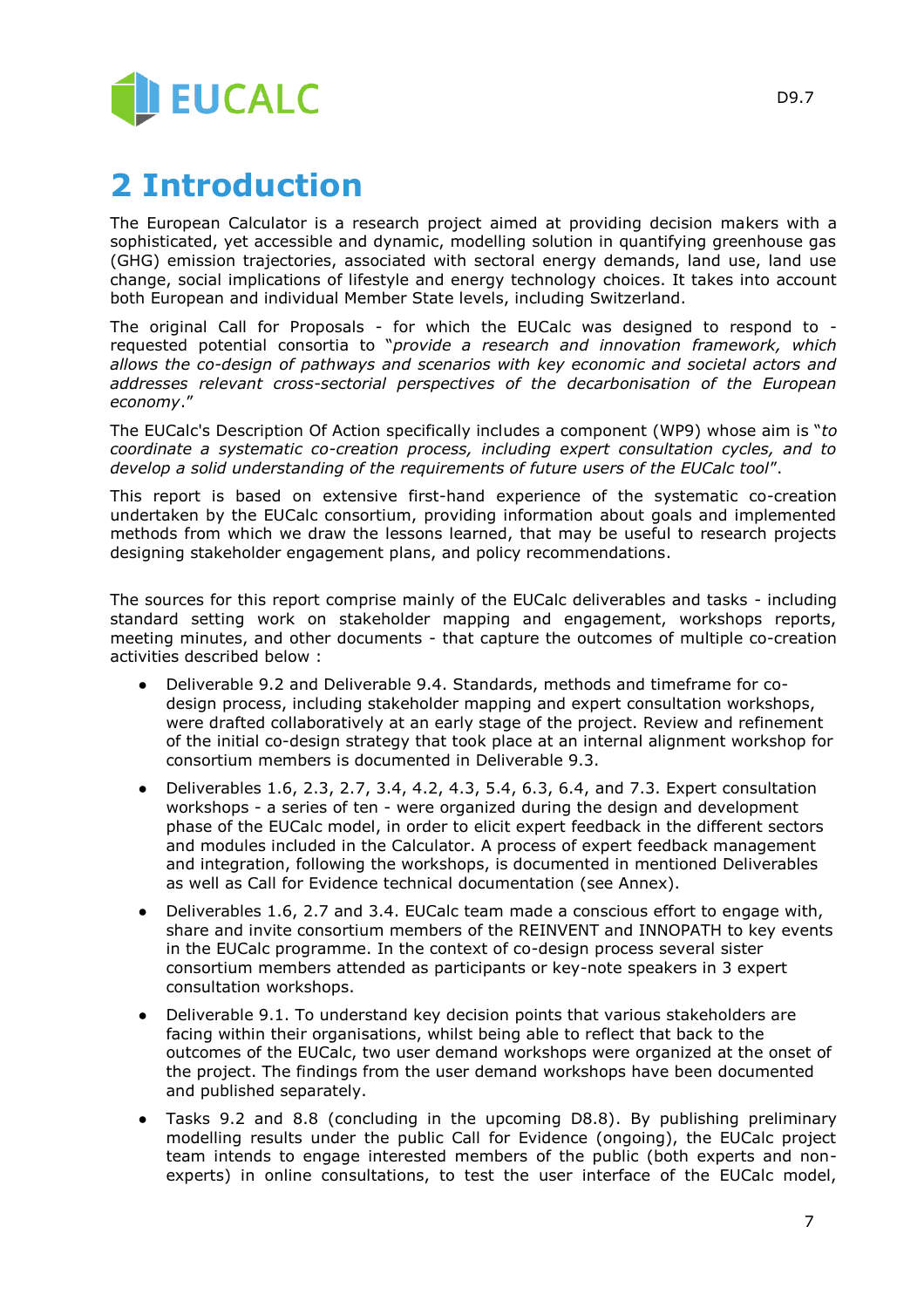

Transition Pathways Explorer, and review underlying analysis, assumptions and data used before it is released for wider application.

- Task 10.4. At the intersection of identification of user demands and future dissemination and use of the EUCalc model, the intention is to engage with relevant European Union Parliamentarians - especially Clean Energy Package Rapporteurs, ITRE, ENVI, and other relevant Committee members, Parliamentary Caucus Advisors, and Accredited Assistants. This outreach started but was suspended in mid-point due to extension of deadline for delivery of the EUCalc Transition Pathways Explorer (TPE). The suspension had the unfortunate consequence of crossing an EU Parliamentary election with 60% new members meaning a new start in late 2019 and 2020.
- Ad Hoc stakeholder engagement: Following internal reviews of the stakeholder profiles SEE Change Net made specific efforts to engage in further outreach to key civil society organizations (CSOs), Commission officials and Business actors mainly in Brussels in order to level out the representation.
- Deliverable 11.4, 11.5 and 11.6. Interactions with members of the Advisory Board (AB) of EUCalc provided important expert and policy inputs and feedback, as well as advice and access to key relevant stakeholder groups (e.g. EU Parliament interlocutors, business groups).

### <span id="page-7-0"></span>**3 Co-Design goals**

*"Our aim is to put the power of the most sophisticated energy and climate models in the hands of policy and decision makers, by using co-design to build an intuitive, easy to use interface"* 

*Jeremy Woods, Imperial College London* 

As a way to understand needs and considerations of policy and decision makers, to mobilize practical and tacit knowledge, and integrate this data, where possible, into the EUCalc framework, co-design has been one of the cornerstones of the EUCalc project. It entails extensive and early engagement of relevant experts and stakeholders from different segments of society (including Civil Society, Private Sector, Policy Makers and Planners, Academia and Science). It is rooted in the idea of open, transparent and inclusive research and modelling conduct, from early stage until completion, intended to facilitate accumulation of best available evidence, to improve quality and relevance of the research and to ensure greater confidence in the EUCalc model and results (Credibility, Saliency, Legitimacy framework).

### <span id="page-7-1"></span>**4 Co-design methods and principles**

At the onset of the project, in order to harmonize understanding and facilitate consequent implementation, the EUCalc consortium endeavored to set standards for mobilizing and collecting stakeholders' inputs across all WPs in a way that will contribute to scientific soundness (credibility), relevance (saliency), and also unbiased transparent performance that allows consideration to be given to different views and positions (legitimacy). This standard setting work has been published as Deliverable 9.2 Stakeholder mapping and Deliverable 9.4 Method for implementation of EUCalc co-design process with some of the key highlights presented below.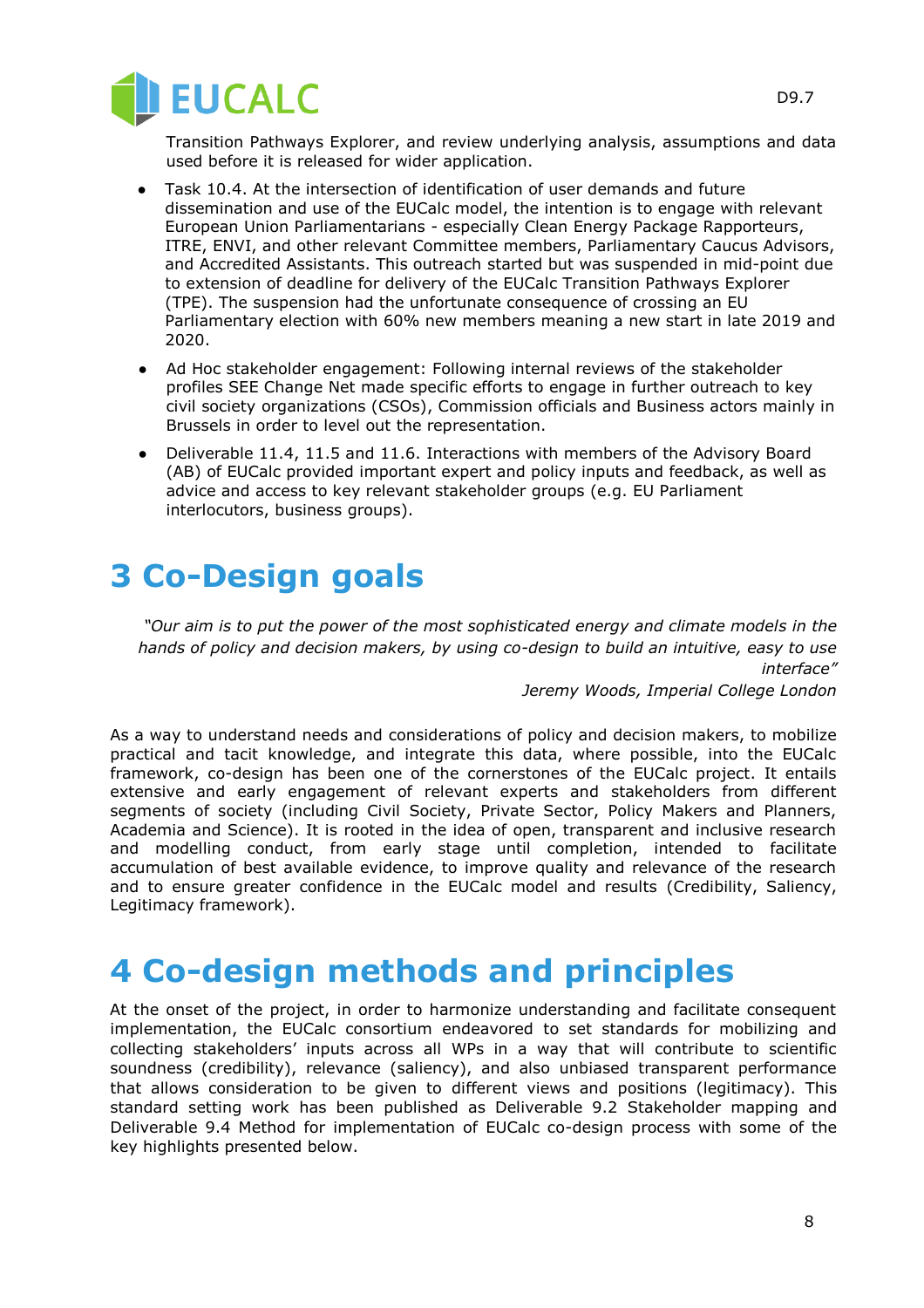

### <span id="page-8-0"></span>**4.1 Main co-design stakeholder categories**

Since the EUCalc tool is primarily intended for use by policy and decision makers in the EU institutions, business and civil society, the intention is to be able to integrate best available knowledge combined with concerns and needs of decision and policy makers, and place research within the wider societal context of decarbonization in Europe. In this context the two main broad categories of stakeholders for the co-design process were identified as i) knowledge providers and ii) end-users.

Their distinct contributions to the research outputs, scientific robustness and societal relevance respectively, were harnessed through three core mechanisms: i) 10 expert consultation workshops ii) 2 user demand workshops and iii) a Call for Evidence which is intended to engage with both categories of stakeholders.

| <b>Target group</b>                                                                                                                                                                               | <b>Instrument</b>                                    | Goal                                                                                                                                                                                                                                                                                                                                                                                                                                                   |
|---------------------------------------------------------------------------------------------------------------------------------------------------------------------------------------------------|------------------------------------------------------|--------------------------------------------------------------------------------------------------------------------------------------------------------------------------------------------------------------------------------------------------------------------------------------------------------------------------------------------------------------------------------------------------------------------------------------------------------|
| End users (policy and decision<br>makers from public and private<br>sector and civil society) as defined<br>in the EUCalc Dissemination and<br><b>Exploitation Strategy (Deliverable</b><br>10.2) | 2 x End- user<br>demand<br>workshops                 | To build a better understanding of the challenges<br>the policy and decision makers coming from public<br>and private sector and civil society face in their<br>decision making and to gather feedback on how<br>best to focus the development of the EUCalc model<br>in order to assist them in their work of developing<br>decarbonisation pathways.                                                                                                 |
| Knowledge providers (expert<br>stakeholders)                                                                                                                                                      | 10 x Sectoral<br>expert<br>consultation<br>workshops | To elicit experts' feedback on a) key trends and<br>challenges facing a sector in the context of net-zero<br>transition and questions addressed by the<br>corresponding EUCalc module; b) calculation logic<br>and scope of module, and c) the rationale behind<br>the choice of levers, as well as the assumptions for<br>the range of ambition levels adopted in the module,<br>including the trajectories by 2050, and some of the<br>implications. |
| End-users and knowledge providers                                                                                                                                                                 | Call for Evidence<br>(online)                        | To test and gather insights about the user<br>experience of the EUCalc model's user interface,<br>Transition Pathway Explorer and to collect final<br>round of feedback on the robustness of the analysis,<br>assumptions and data used, before it is released for<br>wider application.                                                                                                                                                               |

*Table 1: Main co-design stakeholder categories and mechanisms of consultations*

This report is primarily focused on expert consultation workshops, since the findings from the user demand workshops have been documented and published separately (Deliverable 9.1) while the Call for Evidence is still ongoing and it's results will be published in detail in upcoming D8.8.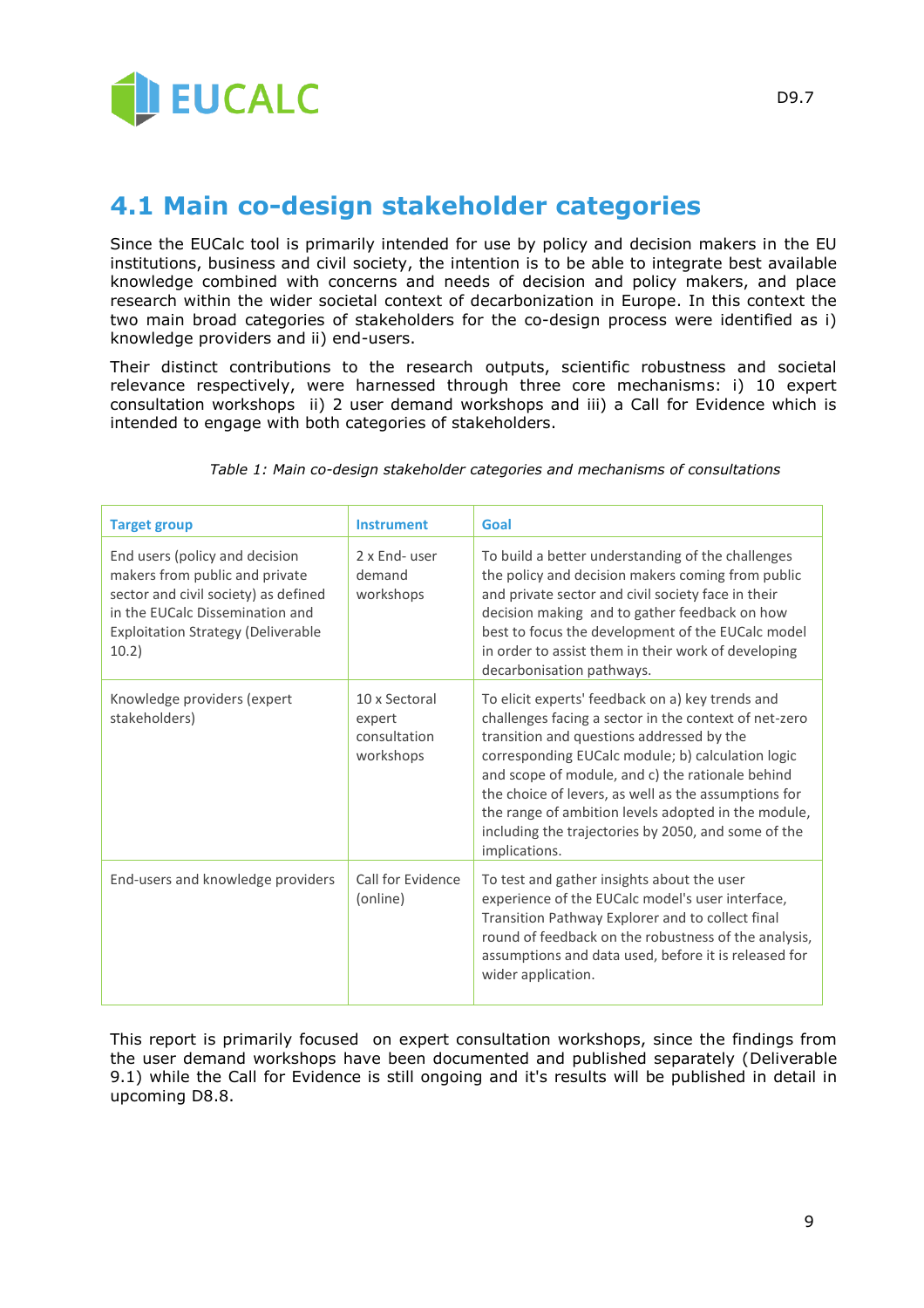# **JEUCALC 4.2 Stakeholder mapping**

<span id="page-9-0"></span>Stakeholders mapping is the first and the most important step to identify the most appropriate and valuable stakeholders, how they can contribute to the project and model development and how they can benefit from the results of the EUCalc.

As described in Deliverable 9.2, the EUCalc team has made significant effort to address the stakeholder mapping in a strategic and systematic manner rather than as ad-hoc activity. The stakeholder mapping envisaged an iterative ongoing process of linking research issues and goals across sectors and modules included in the Calculator with the varied academic and non-academic actors based on their expertise and roles in creating and/or using knowledge to inform action and change.

Tailor made matrices that classify stakeholders along various dimensions have been designed as a key instrument when it comes to synthesising the data, prioritization, monitoring and correcting for observed imbalances in stakeholder engagement.

In case of the Expert consultation workshops, our two main considerations were to ensure excellence in terms of research and knowledge and to address the issue of balanced and unbiased expert involvement. In the EUCalc context, balance has been taken as an expression of variety around any given research issue, in order to allow a range of options to emerge and be discussed. Dimensions such as field of expertise, type of stakeholder, geography, have all been used as auxiliary - depending on their relevance to the research issue - to help assess areas where less evidence or diversity across the stakeholder spectrum is observed.

#### <span id="page-9-1"></span>**4.2 Expert consultations**

Expert consultation workshops have been central, though not the only component of the co-design strategy. Through this process, the experts were asked to assess and communicate on a number of issues relevant to the sectors/modules included in the Calculator, as best they can, considering all the available information. The workshop methodology presented in Deliverable 9.4, has been validated in the process of implementation and can be used to highlight several critical principles of co-design deployed by the EUCalc team.

The first hurdle for the process was to recruit a diverse group of credible experts to make the consultation process as inclusive and representative (Section 3.2.1 of Deliverable 9.4). In addition to addressing it at the stage of stakeholder mapping, a set of measures has been set in place to remove possible barriers for engagement, such as early announcement of co-design workshops (3 months in advance) to allow invited stakeholders to plan accordingly or financial support for attending the workshops.

The second, is correctly setting the expectations. This includes a protocol of framing the objectives of stakeholder engagement clearly from the beginning and building the documentation which provides an overview of engagement milestones and methodology, presents examples of the types of feedback and inputs needed, as well as specifies how the collected information will be used by the EUCalc team. (Sections 3.2.2 and 3.2.3 of Deliverable 9.4).

The third is to ensure a support of a professional facilitator with experience in elicitation methodologies (Section3.2.4 of Deliverable 9.4). The EUCalc expert consultation workshops did not necessarily involve a goal of reaching consensus on a particular issue or trajectory of development by 2050, but in order to collect a range of estimates on a number of issues involving multiple expert stakeholders, a careful design and conduct was considered required.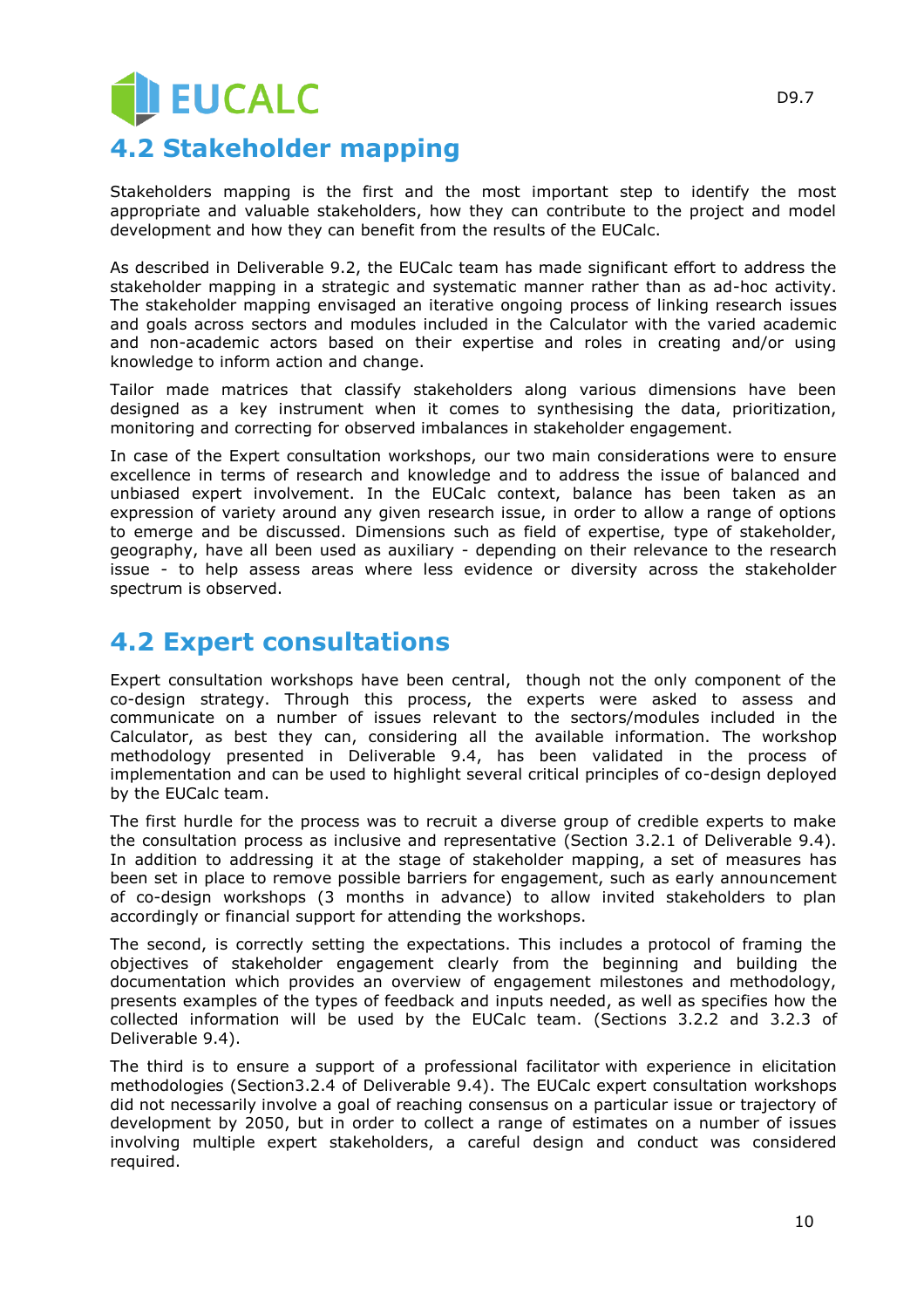

The fourth is the commitment to transparently manage inputs collected from expert stakeholders. While each sector/module is different, the methods used to report on findings was consistent with the project's co-design methodology that follows an evolutionary path of iterative, learning and validating, steps (Section 3.3 of D 9.4).

Finally, as we learned through the process, it is important to make sure that the initial methodology is adaptable and flexible enough to address the all uncertainties along the way which are inherent part of co-design process.

#### <span id="page-10-0"></span>**4.3 Ethical requirements**

The EUCalc consortium established procedures in order to comply with the ethical requirements as stipulated in Deliverable 12.1 (Ethics requirements – procedures and criteria to identify research participants in EUCalc – H – Requirements No. 1) at all stages of the co-design process, in particular the stakeholder mapping, the facilitation and implementation of the workshops and the follow-up of the workshops. This relates to aspects such as clarity about the co-design process and purpose of the workshops, anonymity of participants' contributions, responsible data governance,etc.

### <span id="page-10-1"></span>**5 Co-design results and lessons learned**

Against the background of methods and procedures designed at the beginning of the project and briefly described above, some of the highlights and lessons learned are presented hereinafter.

#### <span id="page-10-2"></span>**5.1 An appropriate cross section of experts**

The stakeholder mapping has taken place as part of the iterative research process, running continuously over the last 3 years of the EUCalc project. By shadowing the process of research - investigating sectoral drivers, trends, game-changing practices, social and environmental impacts - **the systematic approach to stakeholder mapping was instrumental in assisting the members of the consortium to broaden thinking about the profile of expert stakeholders (scientists but also experts, sustainability officers and researchers within public, and private sector and civil society), to diversify their existing networks and extend participation opportunities to a broader cross-section of expert stakeholders.** 

In a **deeply interdisciplinary setting and the European context of the EUCalc, the process of stakeholder mapping has, as expected, yielded a large database of more than 1000 identified relevant contacts.** This reflects a combination of at least 2 factors: i) the scope and nature of the EUCalc co-design process - broadness in terms of a number of research questions that each sector/module aimed to address and diversity in terms of including a right variety of experts on a particular issue, and ii) the fact that there is a lot of relevant, diffusely resident knowledge around Europe.

In hindsight, **given the nature of expert stakeholders we mapped and intended to make links with (e.g. busy, geographically dispersed, etc),** building an **extensive database of contacts can be taken as an important measure to address possible leakages in participation.** Identification of as many experts as possible that can equally well respond to the EUCalc research needs, *can be considered as relevant and important as prioritization of expert stakeholders. For example, based on the premise that 25% of invitees would be potentially available and willing to attend, we invited3 or 4 times as many* relevant experts than ideally needed in face to face interactions with the intention of building a wider Expert Stakeholder pool.

**With regards to tailor made matrices designed to facilitate stakeholder mapping and prioritisation along initially identified dimensions** (type of stakeholder, field of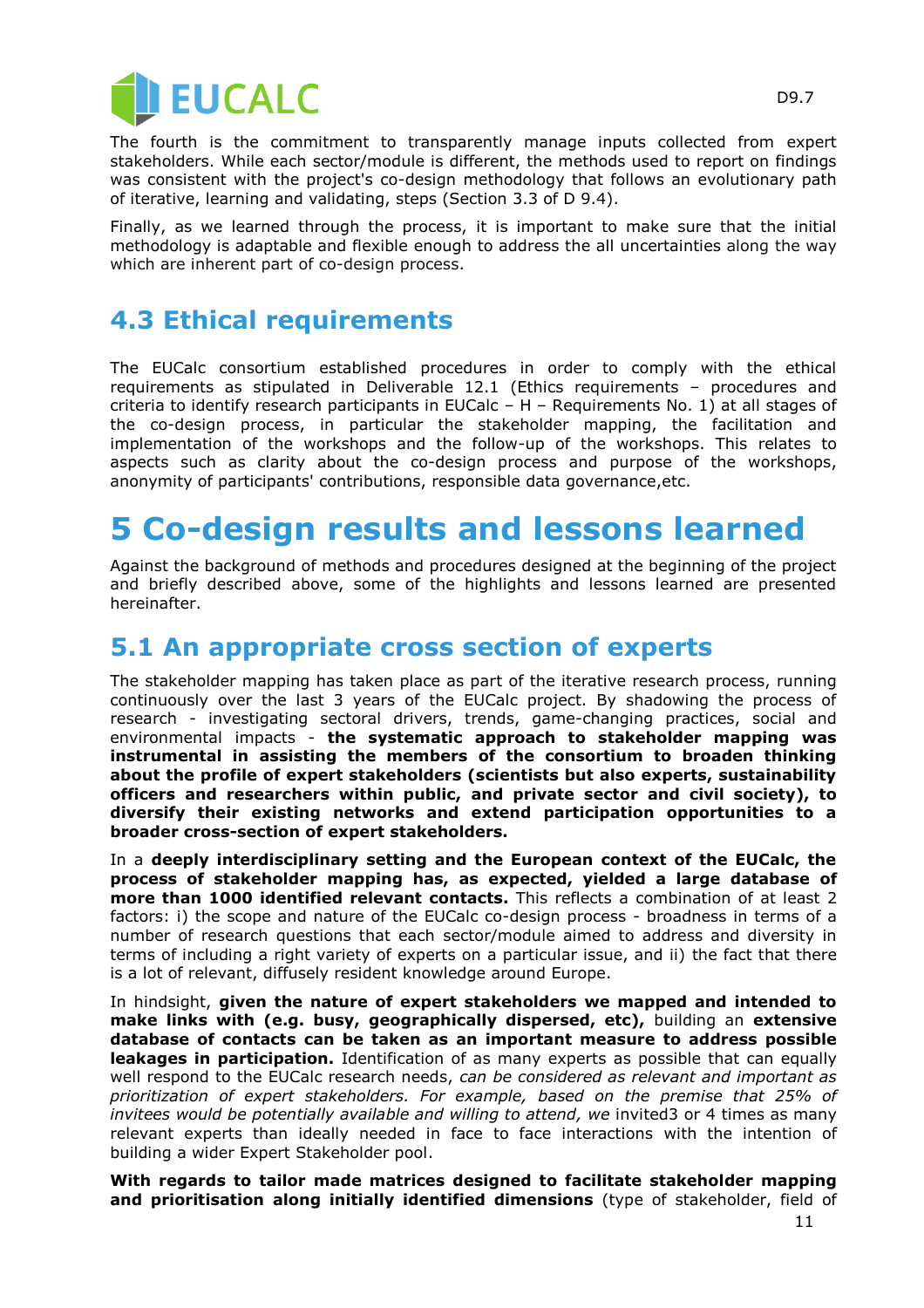



*Figure 1: Type of stakeholders participating in the EUCalc expert consultation workshops (%)*

**Continuous reviews of expert stakeholder engagement -** especially in terms assessing areas where less evidence or diversity across the stakeholder spectrum can be observed  **have necessitated alternative modes of response to be considered and additional ad-hoc consultations to be organized.** This has sometimes required a pragmatic approach to stakeholder engagement, meaning that identified knowledge from certain contexts and particular groups had to be collected through proxies and representative bodies that provide platforms and processes that enable sharing of multiple voices. (Organizing workshops back to back with the European Sustainable Energy Week (EUSEW) and other similar fora, or engaging with representative groups such professional associations).

Although offset by its benefits and advantages, it is relevant to note that the process of stakeholder mapping has demanded a **significant time and effort** from the members of the consortium.

#### <span id="page-11-0"></span>**5.2 Structure and facilitation of Expert consultations**

10 expert consultation workshops were organized between June 2017 and April 2019, each engaging between 10 and 20 experts (total number 171).

In terms of process, standards and principles developed by the EUCalc team and outlined in Deliverable 9.4, at least 3 aspects and roles deserve to be highlighted as important for the success of the expert consultation workshops and they include - professional facilitators, future oriented key note speakers and skilled note takers.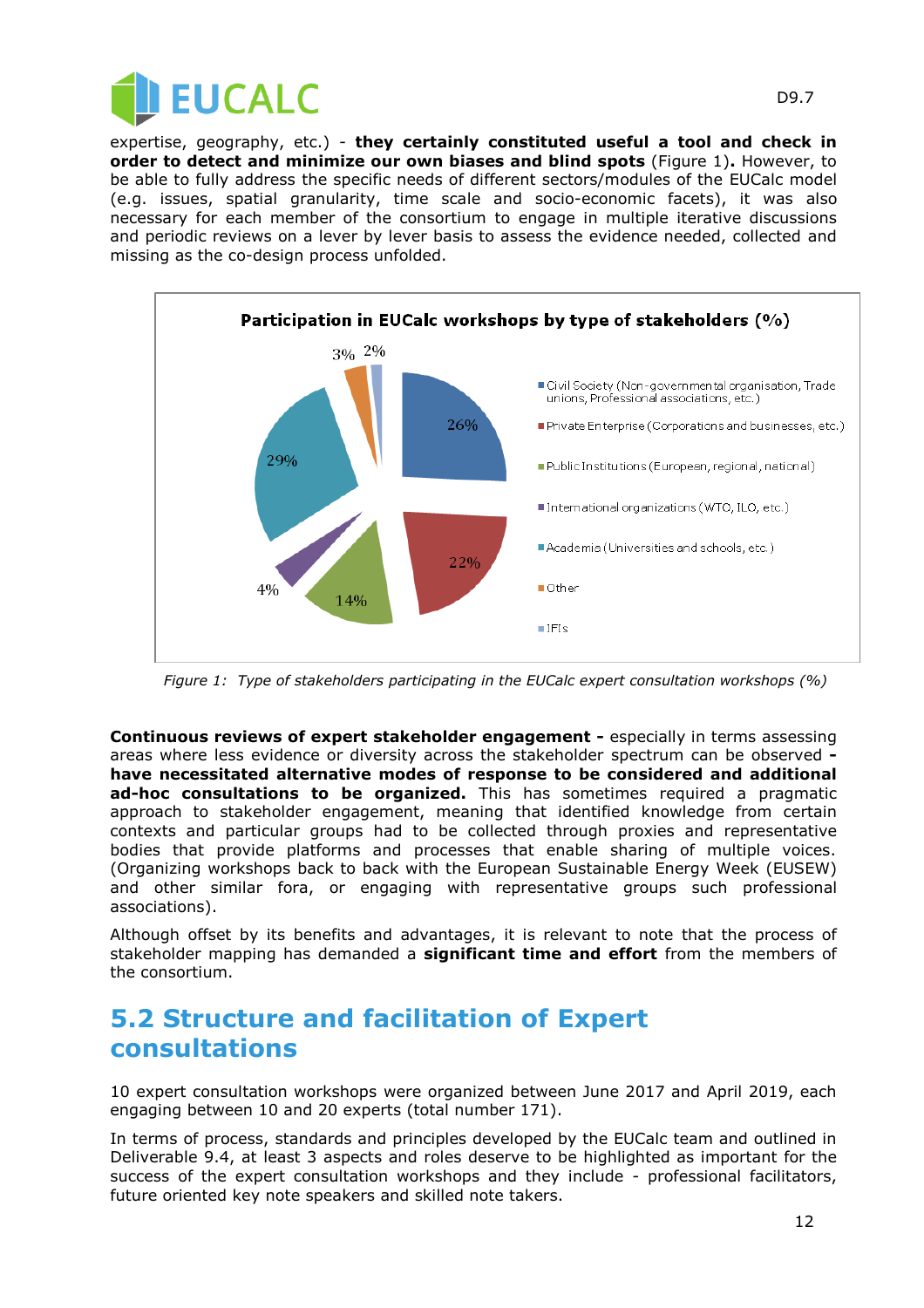

i,

**The trained facilitators** - Vanessa Timmer from One Earth and Adrian Taylor and Jonathan Buhl from 4sing - **were recruited to provide ongoing support to the EUCalc consortium members, in terms of securing that the process of experts consultation is formal, rigorous, transparent and designed to stimulate thoughtful and structured inputs.** The design of actual workshops evolved to include three distinct components namely: i. plenary scene setting and introduction, ii. presentation of the EUCalc model and the specific components of a sector/module and then iii. break-out group discussions to allow expert stakeholders to review and report back on key questions and topics. The logical flow of the workshop meant that the process proceeded from the general big picture scene setting elements, including a keynote speaker, through a demonstration of the EUCalc model - using the Global Calculator as a proxy - and a detailed description of the particular elements of sector/module and its specific issues. This was then followed by structured and facilitated break-out sessions, which allowed discussion and review of both pre identified key questions and any new questions which have emerged during the discussions by expert stakeholders working in smaller groups. In break-out groups, with the assistance of designated rapporteurs, the experts were encouraged to investigate and discuss sets of questions, to cross-examine reasoning and provide feedback, evidence and/or quantitative input. Full scope of inputs was facilitated through a mechanism of world cafe, while concluding plenary session created a space for aggregation of provided estimates and judgments. Analysis of the post-workshop feedback reports, indicated that participants in the workshops either Agreed or Strongly Agreed that attending the workshops was a positive experience while the most highly valued aspects of the workshop included interactivity, engagement and quality of exchange between the participants.<sup>2</sup>

**In relation to the introduction of keynote speakers for each Expert Stakeholder Workshop, this was introduced as an idea to the structure of the workshop to fill 3 specific functions: a) to have an opening speaker whose work is known to be future-orientated, boundary breaking and inspirational or at least best practise in their field, in order to set the tone for a workshop, which wishes to discuss values for lever settings out to 2050,** b) to be a draw for potential invitees in terms of the reputation and profile of the speaker and last but not least c) given this profile, to help with the social media profile of EUCalc by linking the Keynote speaker to the EUCalc. These speakers were not necessarily expected to give critical scientific input to the workshops.

**Finally, ensuring skilled note takers to document the workshop discussions was essential in order to make the expert consultation process transparent to "outsiders".** Inputs have been carefully and transparently documented in a consistent and verifiable manner in workshop related deliverables. In addition to raw expert elicitation results which importantly capture all the different narratives represented in the workshops, the reports/deliverables include also the detailed documentation - a priori analysis and material developed by the EUCalc team to brief experts beforehand, procedures for facilitated discussions, conclusions and suggestions for next steps. Experts' inputs have been published in anonymized form in line with the Informed consent procedure of the

<sup>2</sup>*Some feedback from participants: "The workshop was interactive, with strong participants' engagement ", "Many insights have been proposed", "Discussions were lively", "Important project, great team and fruitful discussion with experts from different fields of interest", "The quality of participants, the depth of knowledge", "The workshop facilitator was excellent and knew how to keep people involved and on time", "Mind opening" , "Very good interactions and discussions", "Very good challenges to various issues ", " The workshop was very interesting and useful, especially due to the*  fact that main activities of our department are related to modelling and simulation of electricity *markets, including different generation technologies", "Group work; have stakeholders see each other as equally valuable contributors", "Great moderator, great pace and concrete outcomes" "I think the team did a good job of creating a welcome setting in which the participants felt comfortable in speaking their mind freely".*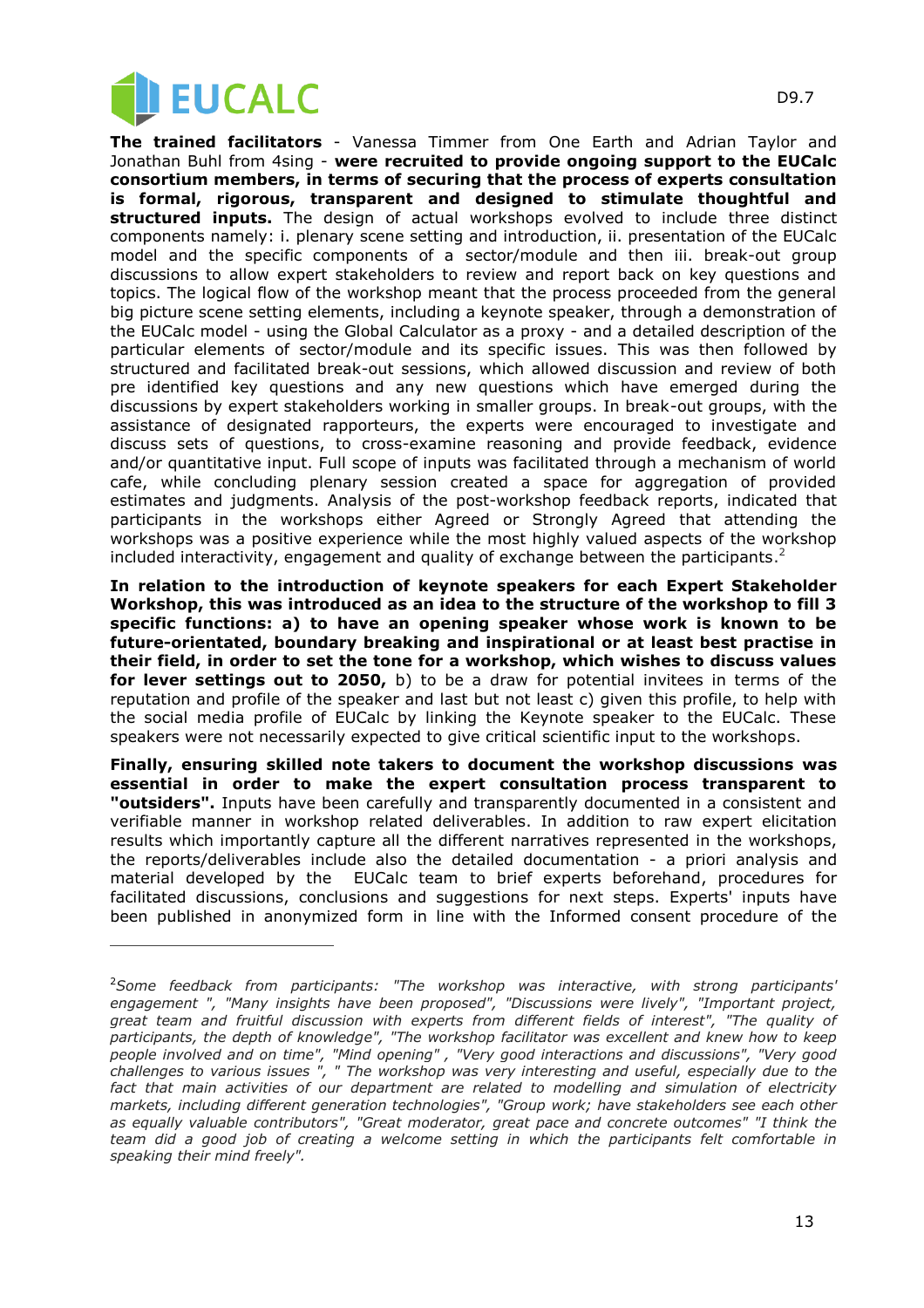

workshops. The originals of the signed consent forms are confidentially stored at the Coordinators' premises with no possibility of public access of these documents to externals. Scans of each of the informed consent forms are stored on the internal EUCalc file storage system.

#### <span id="page-13-0"></span>**5.3 The outputs from Experts consultations**

**The expert consultation workshops constituted important milestone** in the research and design of the EUCalc model. They were **phased to allow experts to enter the process early enough so that they could inform the methodology and help codesign the determinants and the scope of the intended performance and output of the different modules included in the EUCalc model**.Both in the plenary and break-out discussions, a significant number of suggestions and comments was collected. This valuable input ranges from the general scope of a particular sector to the specific issues such as assumptions, levers ambition levels, sources of data used and interactions with other sectors/modules. The table below illustrates the type of inputs received based on the original questions which guided the expert consultations across WPs.

| <b>Workshop</b>                   | <b>Goals/Aspects of sector/module</b>                                                                                                                                                                                                                                                                                                                                                                                                                                                                                                                                                                                                                                                                                                                                                                                                 | <b>Illustrative questions</b>                                                                                                                                                                                                                                                                                                                                                                                                                                         |
|-----------------------------------|---------------------------------------------------------------------------------------------------------------------------------------------------------------------------------------------------------------------------------------------------------------------------------------------------------------------------------------------------------------------------------------------------------------------------------------------------------------------------------------------------------------------------------------------------------------------------------------------------------------------------------------------------------------------------------------------------------------------------------------------------------------------------------------------------------------------------------------|-----------------------------------------------------------------------------------------------------------------------------------------------------------------------------------------------------------------------------------------------------------------------------------------------------------------------------------------------------------------------------------------------------------------------------------------------------------------------|
| Expert workshops<br>on Lifestyles | Expert consultation workshop on Lifestyles<br>was the earliest and first in a series of<br>workshops, designed to explore mitigation<br>potential of lifestyle-related dimensions.<br>Based on literature review and preliminary<br>research analysis, experts were invited to:<br>Strengthen the narrative behind some<br>model assumptions by informing the<br>modeling team on the existence of<br>particular thresholds or trend reversibility<br>in the metrics used for consumption<br>behaviour;<br>Top-down projections on the evolution of<br>lifestyles metrics across multiple scenarios,<br>to define a plausible envelope for the<br>levels of changes in lifestyle and<br>consumption behaviour;<br>Inform on a "best quess" for setting the<br>level of a particular lifestyle metric for a<br>given European country. | What relevant lifestyle drivers and<br>outcomes can be effectively measured?<br>Are assumptions/data/rationale driving<br>the EUCalc module on Lifestyles sound,<br>robust and based on the best available<br>evidence? What potential emergence<br>of market trends/ways of living can be<br>disruptive? How do you see issues of<br>urbanity/ remote connectivity playing a<br>role on travel demand? How to fill in<br>the gaps for countries with sparse<br>data? |

*Table 2: Expert consultation workshops goals and illustrative questions*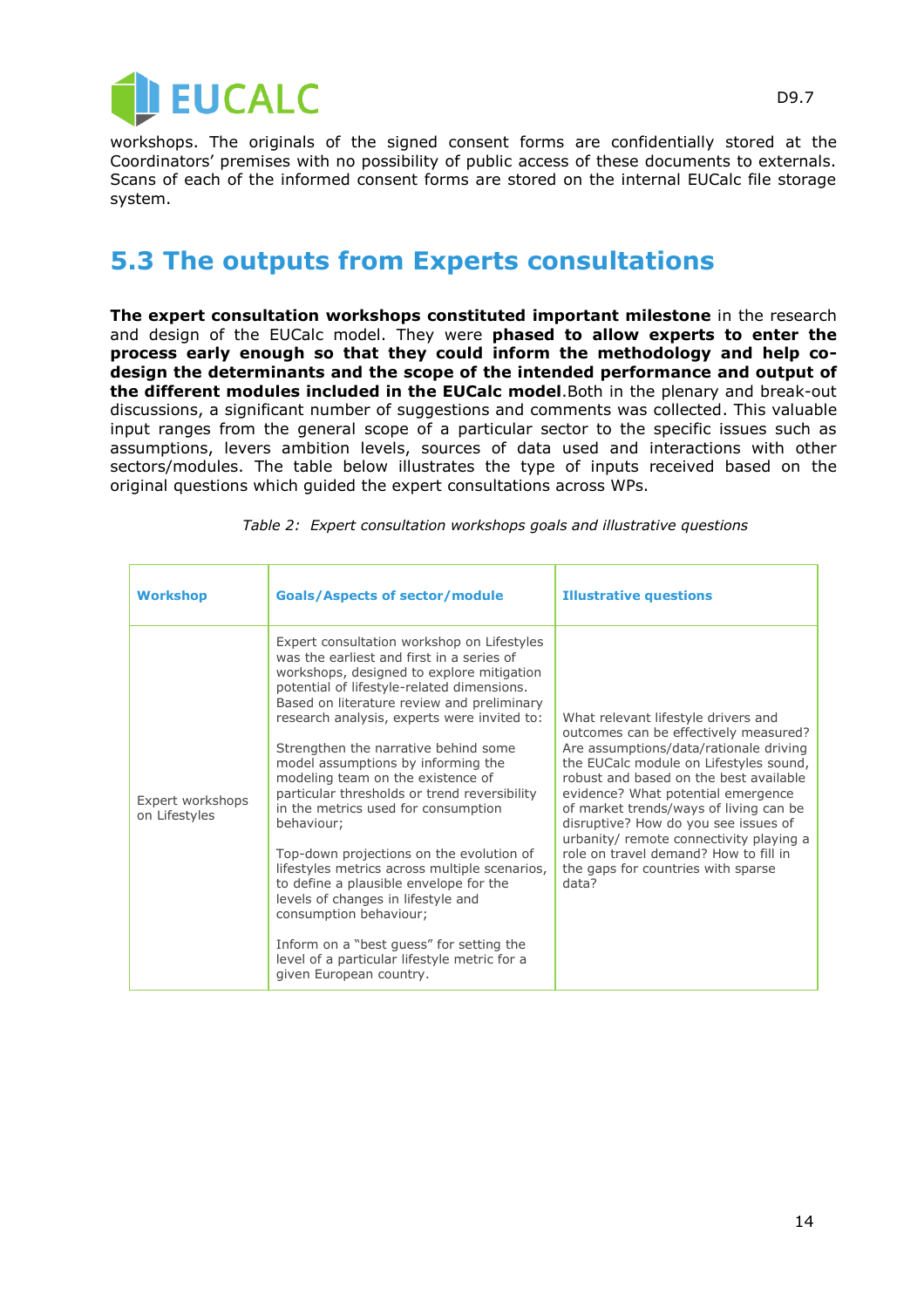

Г

| Expert workshops<br>on Buildings,<br>Transport,<br>Manufacturing and<br>raw materials,<br>Land, land use and<br>carbon stock<br>dynamics<br>(LULUCF), biomass<br>provision (food,<br>energy, materials)<br>& minerals,<br>Biodiversity and<br>water impacts of<br>biomass provision<br>for food, feed,<br>energy and<br>materials,<br>Electricity and<br>fossil fuels. | Based on literature review and preliminary<br>research analysis, experts were asked to:<br>Review and provide feedback on the sector<br>context and questions the module<br>addresses;<br>Review and validate the modeling<br>approach, calculation logic and scope of<br>module;<br>Review and validate Choice of mitigation<br>options ("levers") and definition of<br>ambition levels.                                                                                                                                                                                                                                                                                                 | What are the key drives, trends and<br>challenges facing the sector in the<br>context of a low carbon transition? Are<br>the modelling dynamics (e.g. sector<br>interactions and feedback loops<br>covered correctly and sufficiently or is<br>any important dynamic missing? Are<br>there any major mitigation options<br>("levers") which are not currently<br>included within the scope of the<br>sector/module but that you consider<br>should be in future? Does the range of<br>levels of ambition presented for each<br>mitigation option ("lever") cover the<br>full range of credible futures? Do the<br>intermediate levels of ambition (levels<br>2 and 3) provided for each mitigation<br>option ("lever") illustrate a useful set<br>of choices, or should they be moved up<br>or down? Are the input assumptions /<br>methodology / data underpinning the<br>sector(s)/module(s) sound, robust and<br>based on the best available evidence? |
|------------------------------------------------------------------------------------------------------------------------------------------------------------------------------------------------------------------------------------------------------------------------------------------------------------------------------------------------------------------------|-------------------------------------------------------------------------------------------------------------------------------------------------------------------------------------------------------------------------------------------------------------------------------------------------------------------------------------------------------------------------------------------------------------------------------------------------------------------------------------------------------------------------------------------------------------------------------------------------------------------------------------------------------------------------------------------|-----------------------------------------------------------------------------------------------------------------------------------------------------------------------------------------------------------------------------------------------------------------------------------------------------------------------------------------------------------------------------------------------------------------------------------------------------------------------------------------------------------------------------------------------------------------------------------------------------------------------------------------------------------------------------------------------------------------------------------------------------------------------------------------------------------------------------------------------------------------------------------------------------------------------------------------------------------|
| Expert consultation<br>on socio-economic<br>impacts                                                                                                                                                                                                                                                                                                                    | Following the literature review - used to<br>identify common/long list of socio-<br>economic issues related with energy<br>transformation and climate change - and<br>the survey conducted online to rank their<br>importance, experts were asked to:<br>Review and validate the three most<br>important social and socio-economic<br>impacts/issues to be included in EUCalc<br>model (based on the literature review and<br>online survey);<br>Review and pre-select (the list of) possible<br>indicators based on the three criteria<br>conceptual coherence, operational<br>coherence and utility;<br>Identify relation between the EUCalc levers<br>and the pre-selected indicators. | What social impacts can reliably be<br>quantified and included in the EUCalc<br>model? Which indicators can be used<br>specifically in the EUCalc model based<br>on specific criteria to quantify social<br>impacts? Are their relations with sector<br>and lifestyle pathways robust enough<br>so that verifiable calculations to<br>quantify social impacts can be made?<br>What data sources are available? Are<br>the input assumptions / methodology /<br>data underpinning the quantifications<br>of social impacts sound, robust and<br>based on the best available evidence?                                                                                                                                                                                                                                                                                                                                                                      |
| Expert consultation<br>on transboundary<br>effects                                                                                                                                                                                                                                                                                                                     | Based on preliminary research results,<br>experts were asked to:<br>Review and validate underlying<br>methodology and assumptions of the<br>EUCalc's transboundary module;<br>Provide inputs on the representative<br>scenarios to be formulated and simulated<br>in the transboundary effect module;<br>Provide inputs on the key indicators to<br>facilitate the display of transboundary<br>results.                                                                                                                                                                                                                                                                                   | What are the most relevant and<br>representative EUCalc user-defined<br>pathways to be simulated in a CGE<br>model for generating the<br>transboundary effects? What key<br>transboundary effects and how they<br>should be presented in EUCalc (e.g. as<br>the trade matrix itself or in terms of<br>key indicators)? What macro level<br>development of trade and globalization<br>and the underlying modeling<br>instruments of these macro trends, as<br>reflected in the design of the baseline<br>and the selected scenarios.                                                                                                                                                                                                                                                                                                                                                                                                                       |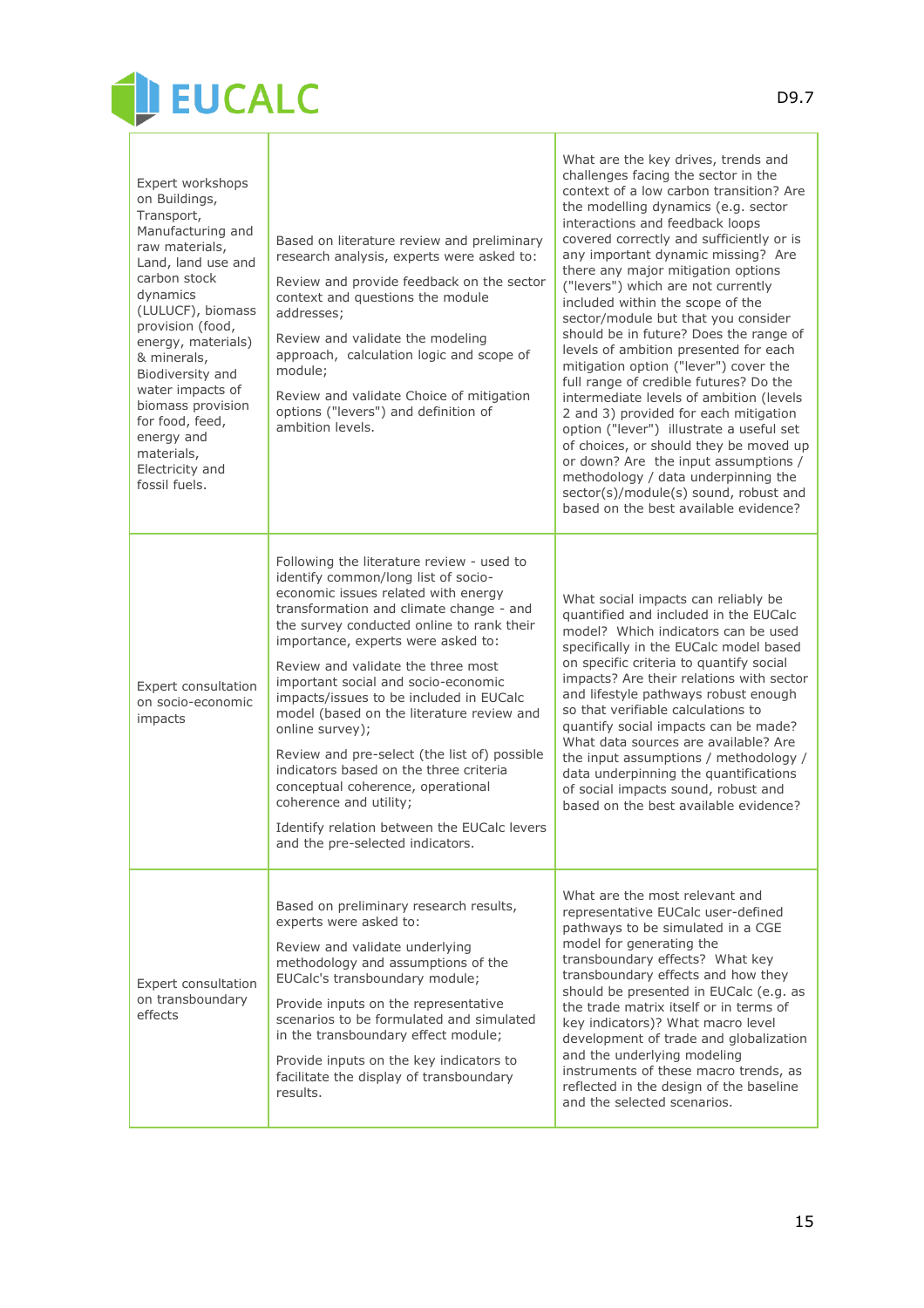

| Review and validate methodology to<br>provide quantitative estimates of the air<br>pollution impacts of different pathways<br>across 28+1 EU countries in the EUCalc,<br>using the IIASA's existing work with<br>Expert consultation<br>GAINS model:<br>meeting on air<br>quality and health<br>Review and validate consistency in<br>assumptions between GAINS and EUCalc;<br>Provide feedback to address the<br>transboundary exposure;<br>economic cost?<br>Provide inputs on the key indicators to<br>facilitate display of health effects. | Are the assumptions and data that<br>form the basis of the quantification of<br>air pollution and health effects robust<br>enough? Can country to country<br>exposure factors which account for<br>exposure in each EU state due to<br>emissions within each other country<br>reliably be included in the EUCalc<br>model? How to best express heath<br>effects? What are the pros and cons of<br>presenting them in mortality, possibly<br>also morbidity, terms as well as |
|-------------------------------------------------------------------------------------------------------------------------------------------------------------------------------------------------------------------------------------------------------------------------------------------------------------------------------------------------------------------------------------------------------------------------------------------------------------------------------------------------------------------------------------------------|------------------------------------------------------------------------------------------------------------------------------------------------------------------------------------------------------------------------------------------------------------------------------------------------------------------------------------------------------------------------------------------------------------------------------------------------------------------------------|
|-------------------------------------------------------------------------------------------------------------------------------------------------------------------------------------------------------------------------------------------------------------------------------------------------------------------------------------------------------------------------------------------------------------------------------------------------------------------------------------------------------------------------------------------------|------------------------------------------------------------------------------------------------------------------------------------------------------------------------------------------------------------------------------------------------------------------------------------------------------------------------------------------------------------------------------------------------------------------------------------------------------------------------------|

**While necessary for the EUCalc team, engaging a diverse group of experts on a number of relevant issues in each sector/module is not without challenges,** as has been observed by few of the workshop participants *"I find the broad consideration of things (or sectors) to be both the most valuable and the weakest aspect of the workshop", "A little diverse discussion", " Also, although the presenters/organizers did a very good job, it would be useful if definitions could be provided (on the spot) to aid the theme-based small group discussions. Multidisciplinary groups use terms differently."* Inside the EUCalc team similar concerns have been voiced that "*in a single workshop, time may not be sufficient to discuss in detail the various insights shared by participating experts".* Further, **as it was not always possible to ensure desired expert representation andyield required evidence for some of the questions raised at the workshops (e.g. fishing or material switch lever), necessitating additional ad-hoc consultations. The stakeholder mapping and engagement strategy was therefore redefined as a longer process of making valuable links with stakeholders through mapping, contacting, inviting, engaging and visiting.** For example, at the time of the Internal alignment training (Deliverable 9.3) it was assessed that the private sector was the stakeholder group that we needed to make most additional effort to include in the consultation process. This has consequently led to additional consultations and outreach towards European business groups. Similarly, a round of additional consultations was organized at the later stage also with some of the major Brussels based CSOs who could not attend the workshops, as well as with DG CLIMA representatives. All of this creates a basis for a lesson learned that **it is important to make sure that the initial co-design methodology is adaptable and flexible as well as that more time for consultation cycles should be accounted for in future similar projects.** 

Despite mentioned hurdles, it has been a strong conviction shared by the EUCalc team **that an open and transparent research and modelling approach - praised by involved experts while thought at times cumbersome for the EUCalc consortium members – has arguably produced more robust results and contributed to higher confidence in and recognition of the model.** The workshop participants recognized the uniqueness of the EUCalc modeling approach and its potential contributions to the EU decarbonization debates, so - even though inclined towards higher modelling resolution and granularity (e.g. modelling higher number of industrial branches individually rather than aggregated under the "other") - their contributions played a critical role to arrive at the sufficient analytical depth to be considered credible while at the same time meeting the technical constraints of running in real timeand responding to needs of decision and policy makers.

Information on how the EUCalc consortium endeavoured to assess, integrate and use the experts inputs in order to improve the modelling approach and the assumptions - compared to a priori analysis - has been published in WPs related deliverables: i) workshop reports, and ii) module technical documentation prepared for the next cycle of consultation under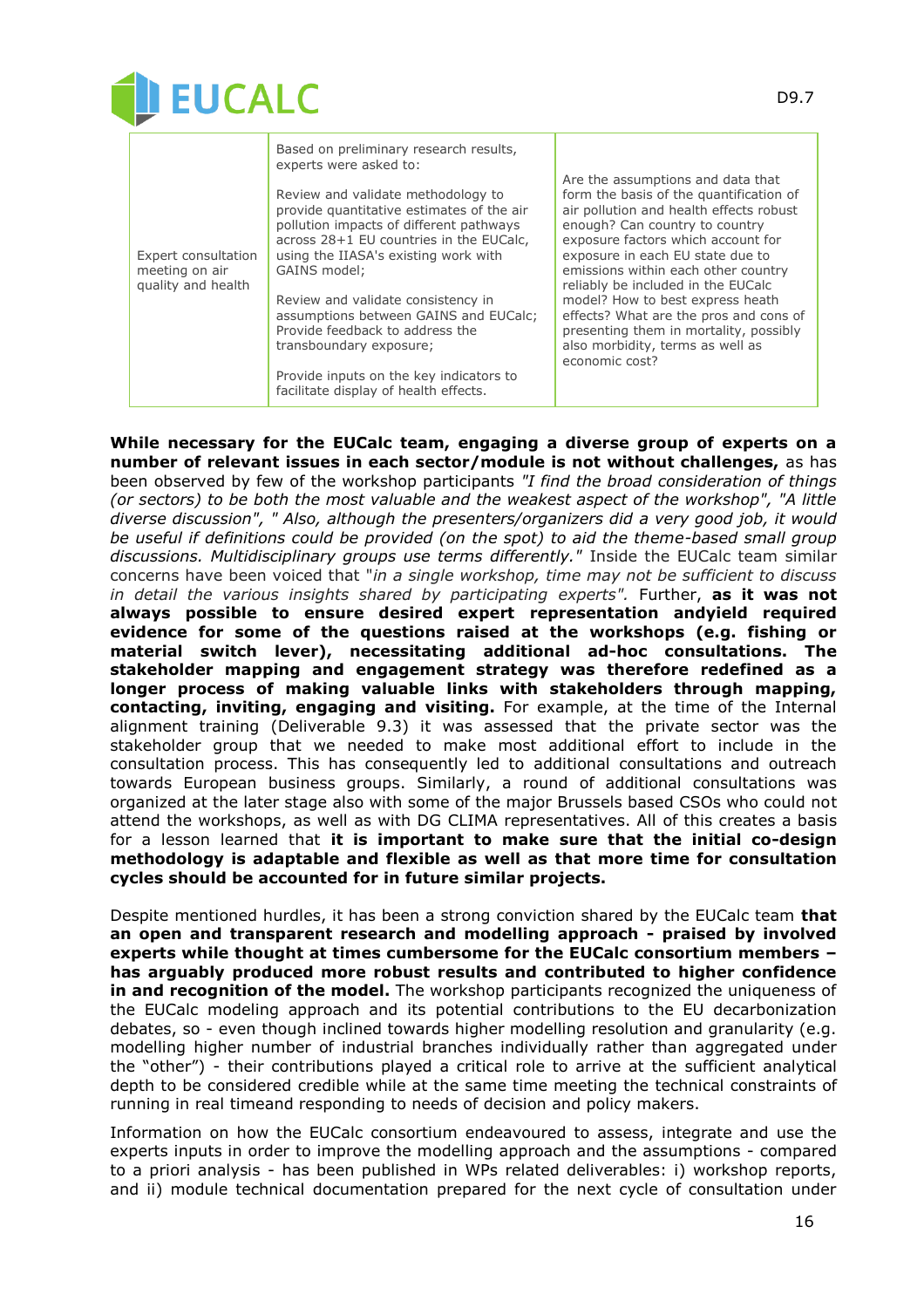

the Call for Evidence (see Annex). In general, **the inputs management has been a responsibility of the partners working on the specific modules and topics as they have the best knowledge within the Consortium on the adequacy and goodness of inputs in their respective research fields. These integrations have been conducted and documented in line with principles outlined in Deliverable 11.7 (Data Management Plan).** Experts inputs and follow-up improvements to the modules also constituted the subject of ongoing internal modelling online and offline meetings and workshops and project biannual meetings.

**The integrations of experts' feedback will be tested and further enhanced in the light of the scientific (completed) and public (ongoing) Call for Evidence.** Under the Public Call for Evidence, all products of the EUCalc research and modelling work - Transition Pathways Explorer (the user interface of the EUCalc model), technical documentation (reports)and the EUCalc model (KNIME software platform) - are published and accessible for review by interested members of the public (both experts and non-experts). An updated version of the EUCalc model and Transition Pathways Explorer, as well as the report on the Public Call for Evidence (D8.8), will be made available later in the year, to reflect some of the most pressing and well-evidenced revisions suggested during the Call for Evidence

#### <span id="page-16-0"></span>**5.4 Collaborations stemming from the Expert consultations**

As a spin-off of the *Expert consultation on scenarios for land-use, water & biodiversity impacts*, **the EUCalc team visited the Joint Research Centre (JRC) of the European Commission in Ispra to continue the exchange with regards to climate, land-use and water abstraction scenarios** (more details in Deliverable 4.2 and Deliverable 4.3). As a result of these deliberations, the water module of the EUCalc model has utilised the JRC's up to-date simulations of local water availability for all relevant European regions with a monthly time-step, historical datasets covering the period 1981-2010 and projections running up to 2100(for more detail, refer to Water module documentation).

Similarly, regarding the health impacts of decarbonisation pathways, indicators for a number of identified health impacts (extreme temperatures and weather events, flood damage, indoor air pollution, biological contamination, air pollution, etc.) were validated by the participating experts during the workshop on *Socio-economic impacts of climate change mitigation in Europe* based on three criteria namely: conceptual coherence, operational coherence and utility. Taking account of large uncertainties regarding the applicability of indicators, experts have arrived at consensus regarding the selection of air pollution as this is highly linked to mitigation strategies and it provides a considerable impact on health and related costs. (Deliverable 6.3). To meet the aims of this module and to overcome the challenges posed by the aggregated country level of EUCalc, **a collaboration with the International Institute for Applied Systems Analysis (IIASA) has been established around using of their pre-existing work with the GAINS model<sup>3</sup> .** This approach enabled: (1) quantification of accurate emissions factors for each sector and country, accounting for different technological development pathways, and; (2) incorporating the spatial distribution of emissions in each country and the dispersion and transport of pollution of transport across the EU (for more detail, refer to Deliverable 6.4 and Air pollution and human health documentation).

Finally, it should be added also that in addition to providing valuable advice and support in reaching out to relevant stakeholders, **face to face interactions with members of the** 

 $\overline{a}$ 

<sup>&</sup>lt;sup>3</sup>https://www.iiasa.ac.at/web/home/research/researchPrograms/air/GAINS.html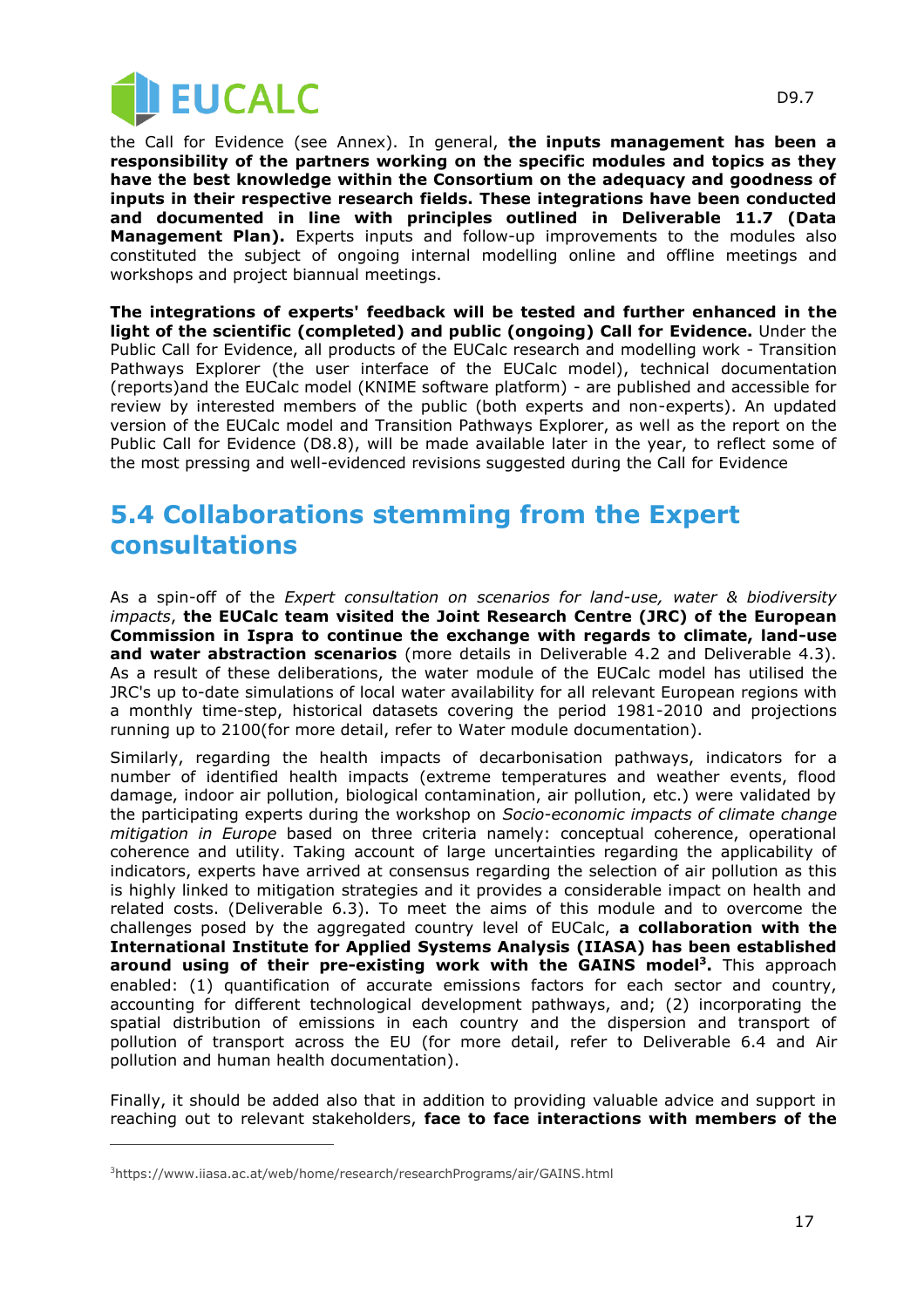

**EUCalc Advisory Board (AB), as well as their participation in expert consultation and user demand workshop has constituted an added value.** The EUCalc has also made a conscious effort to **coordinate with and integrate inputs from our sister projects INNOPATH and REINVENT especially in the expert consultation process.**

#### <span id="page-17-0"></span>**5.5 Expert consultations and dissemination**

Co-design with experts and stakeholders from academia, public, private and civil sectors, has not only enhanced EUCalc's evidence base and relevance, it has also helped to generate interest and trust, helping to build a dissemination data base of potential future supporters and promoters. We intentionally considered Expert Stakeholders as the basis of a network of influencers and supporters for all future steps within the project related to i) communication, ii) dissemination, and iii) the use and wide dissemination of the EUCalc tool.

For example, engagement of Business Europe Secretariat in facilitating involvement of their members, has opened up doors to key business groups in European countries where town hall meetings (Task 10.5) to showcase the EUCalc model will be organized.

### <span id="page-17-1"></span>**6 Recommendations**

While it is recognised that the EUCalc partners have extensive networks, experience in stakeholder consultations and in depth knowledge in their specialist field the main conclusion of this alignment exercise is that it has helped to broaden thinking about the range and profile of stakeholders, to create a uniform information gathering opportunity across all work packages and link specialist knowledge across WP's, between stakeholders and amongst sister INNOPATH and REINVENT partners in a way that breaks down silos and encourage comparability and common understanding around challenges and pathways.

#### <span id="page-17-2"></span>**6.1 Lessons learned**

Lessons learned presented in this report can be summarised as:

- Systematic approach to stakeholder mapping has helped to broaden thinking about the range and profile of stakeholders and to ensure that all major types of stakeholders are given the opportunity to provide input (especially in the light of very competitive environment for building a stakeholder base due to extensive demands on potential stakeholder's time).
- Systematic methodology with high level of transparency and clarity is critical for the management of inputs from multiple different stakeholders in a consistent and verifiable way.
- Having expert stakeholders in a face to face discussion
	- $\circ$  reveals much richer information on the levers and assumptions and improves the evidence base,
	- $\circ$  can point to additional research or data sources which become useful to the project (Joint Research Centre of the European Commission (JRC)a case in point),
	- $\circ$  creates new collaborations as a result of demands arising from the process of co-design and stakeholder engagement (International Institute for Applied Systems Analysis(IIASA) a case in point).
- Each stakeholder outreach event also acts as an information opportunity and helps to build a dissemination data base of potential future supporters and promoters.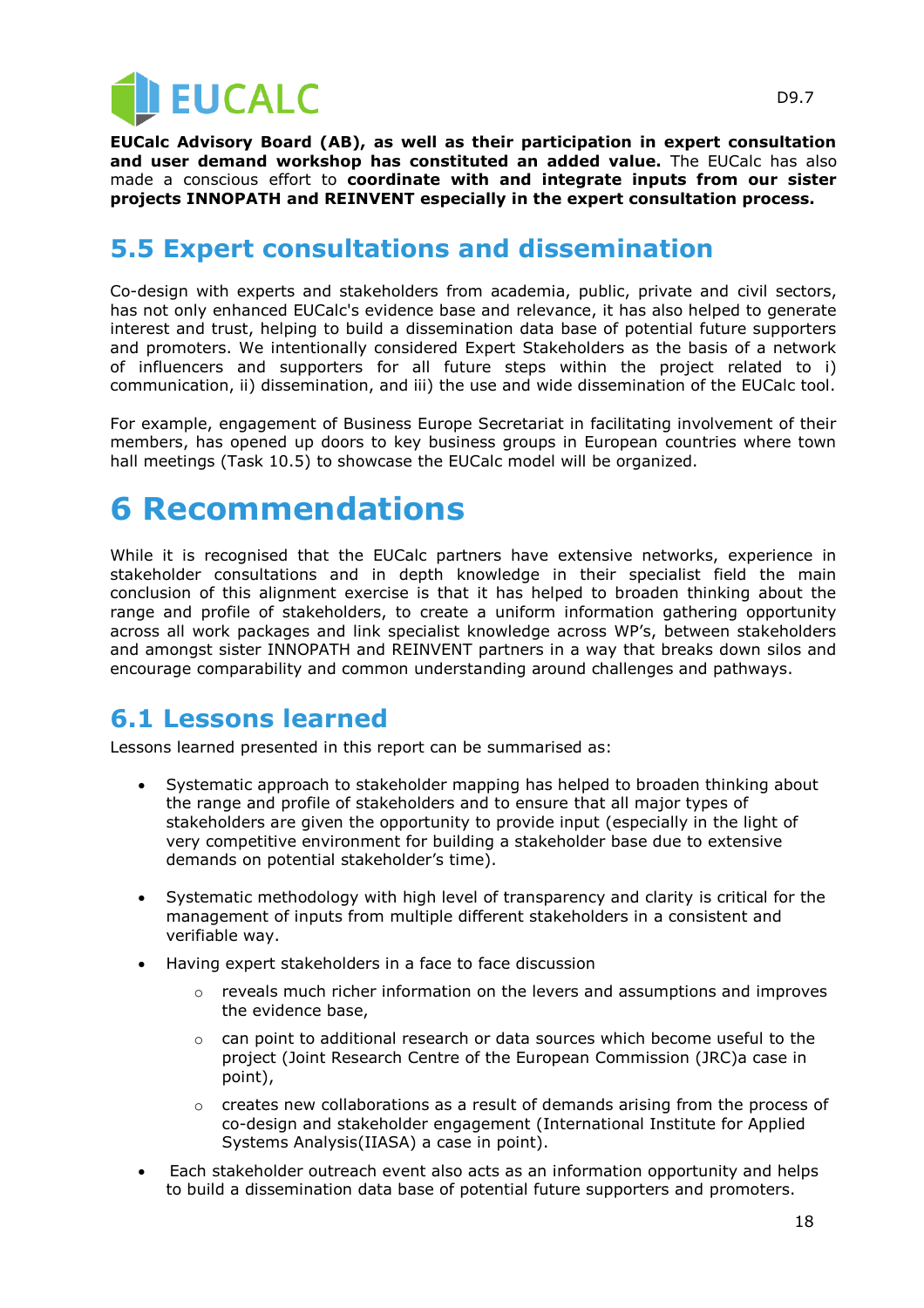

#### <span id="page-18-0"></span>**6.2 Recommendations**

Recommendations on the basis of lessons learned include:

- Future stakeholder engagement should include a review process to identify gaps and include planned time and budgetary resources for ad hoc follow up outreach to under-represented groups.
- Ensure that future budgets have a research contingency so that new data which surfaces as part of stakeholder engagement can comfortably be built into the modelling process.
- In a 3-year project with a large number of deliverables, the challenge may be that information and dissemination activities/opportunities may need to occur along a continuum since both opportunities may be present at different milestones in the project for different processes and events (outreach to the EU Parliament a case in point).

Policy recommendations:

 $\overline{a}$ 

- Consider in the next iteration of the project Stakeholder engagement at the National level in all EU member states and Switzerland in order to confirm the accuracy of the minutia of the model at the National level and create buy in for the model at the level which has jurisdictional sovereignty over deciding the pathways to reach EU level Targets and Goals.
- Consider in the programme design next phase proactively promote the EUCalc as a core tool in a set of Europe wide citizens assemblies<sup>4</sup>.

D9.7

<sup>4</sup><https://www.citizensassembly.ie/en/How-the-State-can-make-Ireland-a-leader-in-tackling-climate-change/>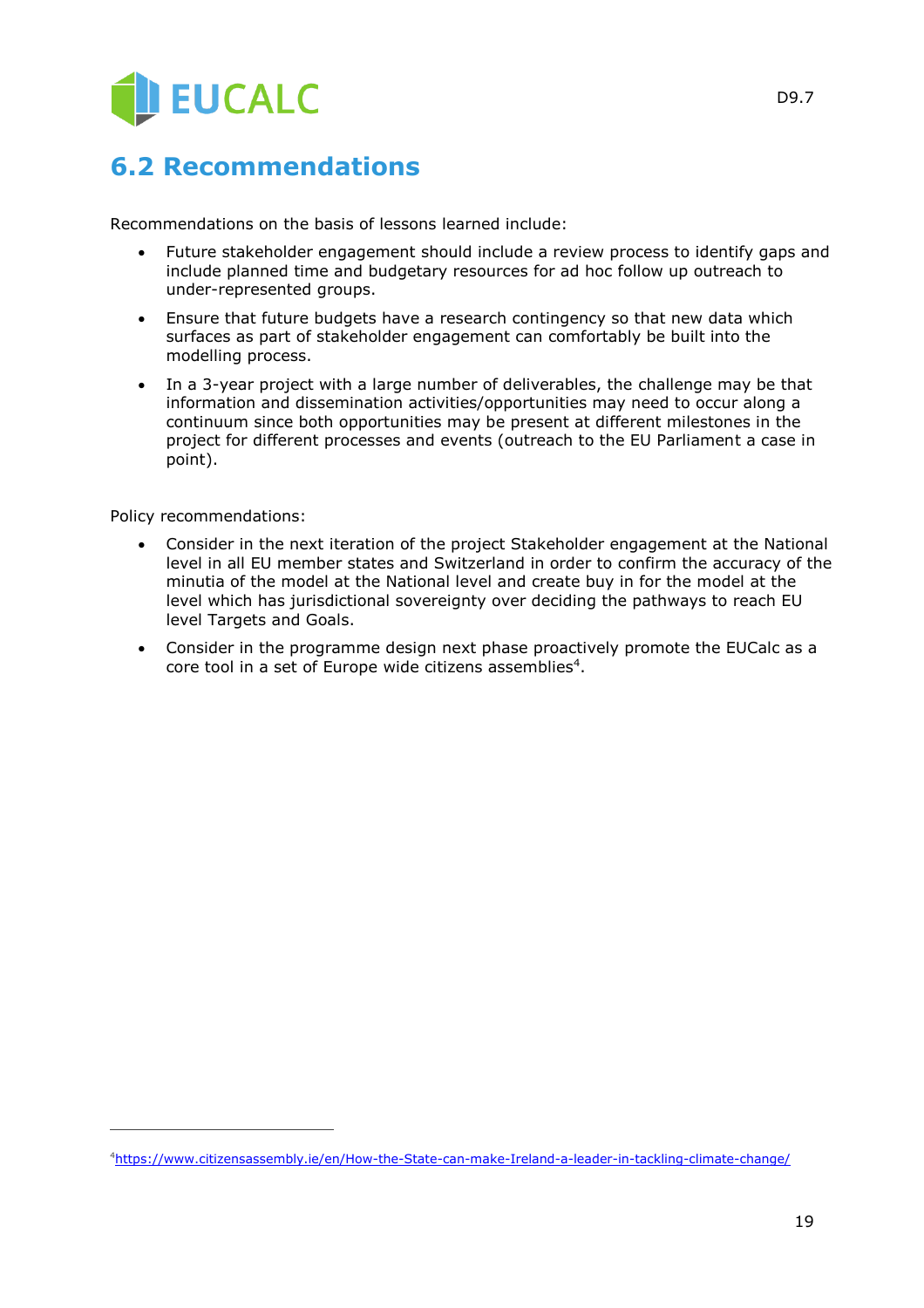

### <span id="page-19-0"></span>**7 Annex - List of deliverables reporting on the outcomes of co-design activities**

| WP#             | Deliverable #                            | Title                                                                                                                                            | Date published    |  |  |
|-----------------|------------------------------------------|--------------------------------------------------------------------------------------------------------------------------------------------------|-------------------|--|--|
|                 | Reports on expert consultation workshops |                                                                                                                                                  |                   |  |  |
| WP1             | D <sub>1.6</sub>                         | Exploring lifestyle changes in Europe to the<br>horizon 2050: Expert consultation workshop                                                       | November 2017     |  |  |
| WP <sub>2</sub> | D 2.3                                    | Expert consultation on transport                                                                                                                 | April 2018        |  |  |
| WP <sub>2</sub> | D 2.7                                    | Expert Consultation Workshop on Scenarios for<br>Decarbonising European Buildings                                                                | <b>July 2018</b>  |  |  |
| WP3             | D 3.4                                    | Expert consultation workshop on manufacturing,<br>material use and raw materials                                                                 | September 2018    |  |  |
| WP4             | D 4.2                                    | Expert consultation workshop on land, land use<br>and carbon stock dynamics (LULUCF), biomass<br>provision (food, energy, materials) & minerals  | November 2018     |  |  |
| WP4             | D <sub>4.3</sub>                         | Expert consultation workshop on the biodiversity<br>and water impacts of biomass provision for food,<br>feed, energy and materials in the EUCalc | December 2018     |  |  |
| WP5             | D 5.4                                    | Expert consultation workshop on electricity and<br>fossil fuels                                                                                  | August 2018       |  |  |
| WP <sub>6</sub> | D 6.3                                    | Identification of social and socioeconomic issues<br>and relevant indicators by stakeholders' survey<br>and experts' consultation workshop       | October 2018      |  |  |
| WP6             | D 6.4                                    | Expert consultation meeting on Air pollution and<br>health module of the European Calculator                                                     | April 2019        |  |  |
| WP7             | D 7.3                                    | Expert consultation workshop on<br>transboundary effects                                                                                         | <b>April 2019</b> |  |  |
|                 |                                          | Documentation for experts' review (Call for Evidence)                                                                                            |                   |  |  |
| WP1             | NA (website)                             | Lifestyle module documentation                                                                                                                   | May 2019          |  |  |
| WP1             | NA (website)                             | Climate and emissions module documentation                                                                                                       | May 2019          |  |  |
| WP <sub>2</sub> | NA (website)                             | Transport module documentation                                                                                                                   | May 2019          |  |  |
| WP2             | NA (website)                             | Buildings module documentation (including<br>households and services)                                                                            | May 2019          |  |  |
| WP3             | D 3.1                                    | Raw materials module and manufacturing and<br>secondary raw materials module for EUCalc                                                          | August 2019       |  |  |
| WP3             | D 3.3                                    | Carbon Capture, Use and Storage module                                                                                                           | July 2019         |  |  |
| WP4             | NA (website)                             | Agriculture & land-use module documentation                                                                                                      | May 2019          |  |  |
| WP4             | NA (website)                             | Biodiversity module documentation                                                                                                                | May 2019          |  |  |
| WP4             | NA (website)                             | Water module documentation                                                                                                                       | May 2019          |  |  |
| WP5             | D <sub>5.1</sub>                         | Energy supply module documentation                                                                                                               | July 2019         |  |  |